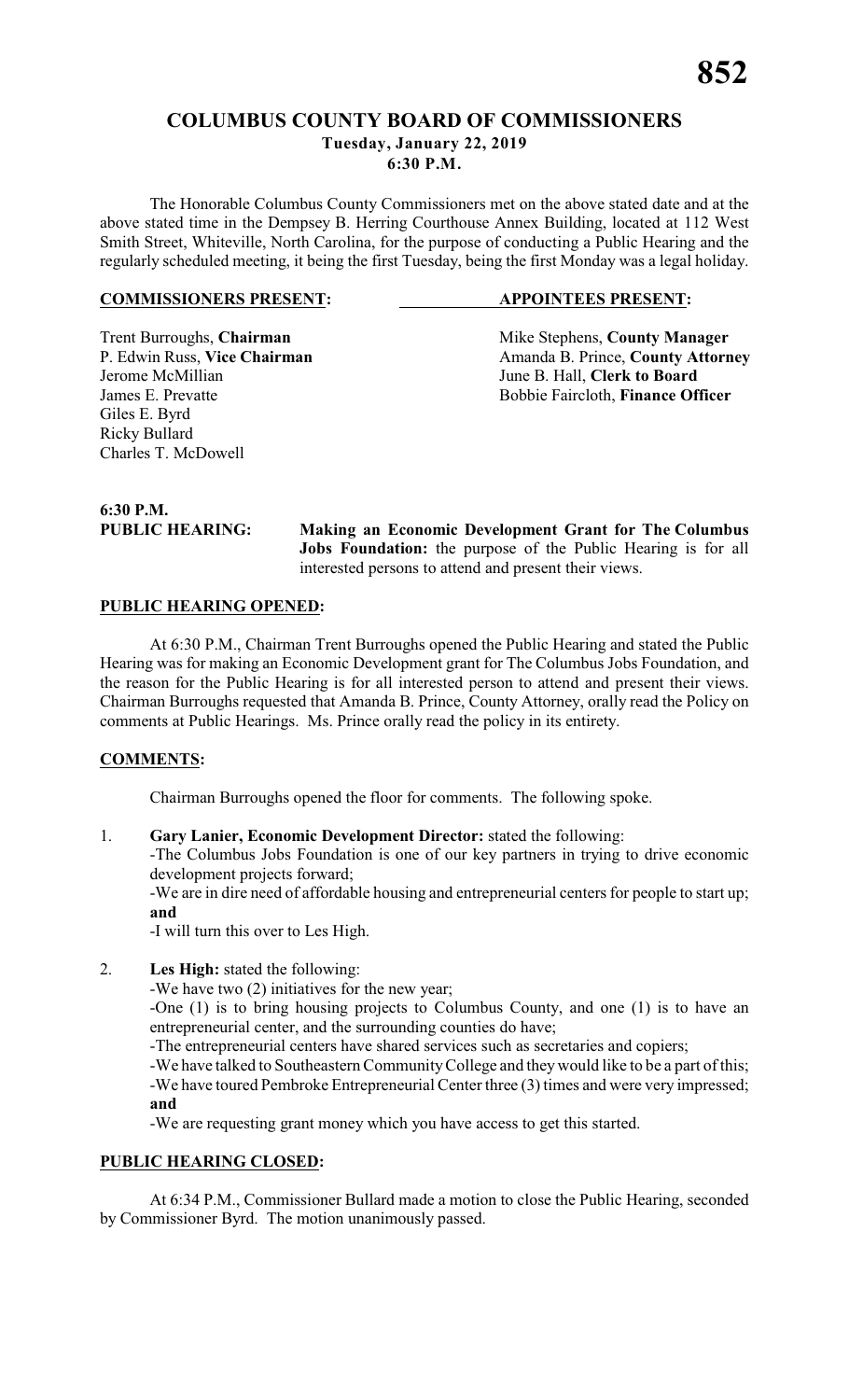## **6:34 P.M. REGULAR SESSION**

#### **Agenda Items #1, #2 and #3: MEETING CALLED to ORDER, INVOCATION and PLEDGE of ALLEGIANCE:**

At 6:34 P.M., Chairman Trent Burroughs called the January 22, 2019 Columbus County Board of Commissioners Regular Session Meeting to order. The invocation was delivered by Commissioner Jerome McMillian. Everyone in attendance stood and pledged Allegiance to the Flag of the United States of America which was led by Commissioner Charles T. McDowell

# **AGENDA ADD-ON:**

Chairman Burroughs stated that Closed Session in accordance with N.C.G.S. § 143- 318.11(a) (6) Personnel needed to be added to the Agenda.

# **MOTION:**

Commissioner Bullard made a motion to add Closed Session in accordance with N.C.G.S. § 143-318.11(a) (6) Personnel to the Agenda, seconded by Commissioner Russ. The motion unanimously passed.

# **Agenda Item #4: PRESENTATION - 20 YEARS of SERVICE PLAQUE:**

The following plaque was presented to Amon E. McKenzie for his twenty (20) years of service as a Columbus County Commissioner.

# *PRESENTED TO:*

# *AMON E. McKENZIE*

*\* \* \* \* \* \* \**

# *THIS THE 19TH DAY OF NOVEMBER 2018 in GRATEFUL APPRECIATION of YOUR DEVOTED LEADERSHIP as COUNTY COMMISSIONER in DISTRICT I*

#### *December 1998 - December 2018 \* \* \* \* \* \* \* COLUMBUS COUNTY BOARD OF COMMISSIONERS*

# **Agenda Item #5: BOARD MINUTES APPROVAL:**

Commissioner Russ made a motion to approve the January 07, 2019 Regular Session Board Meeting Minutes, as recorded, seconded by Commissioner Prevatte. The motion unanimously passed.

# **Agenda Item #6: PUBLIC INPUT:**

Chairman Burroughs opened the floor for Public Input. Chairman Burroughs requested that Amanda B. Prince, County Attorney, orally read the Policy on Public Address to the Board. Ms. Prince orally read the policy in its entirety. The following spoke.

# 1. **Calvin Norton, P.O. Box 1145, Whiteville, NC 28472:** stated the following:

-I am here to speak on two (2) issues;

-One (1) issue is for the County to pay the Social Services employees for their work during the hurricane that was authorized by Bobbie Faircloth and Mike Stephens;

-Another issue is to hire an Assistant Finance Director to monitor what Bobbie Faircloth, Finance Director, does and what needs to be done;

-We don't have a Sheriff and we need one, and I recommend that there be a freeze on all actions from the Sheriff's Office; **and**

-The Sheriff is not a County employee.

2. **Christopher Schuh, 5217 Miller Road, Tabor City, NC 28463:** stated the following: -I am requesting the Board to reconsider the actions of the County employee's failure to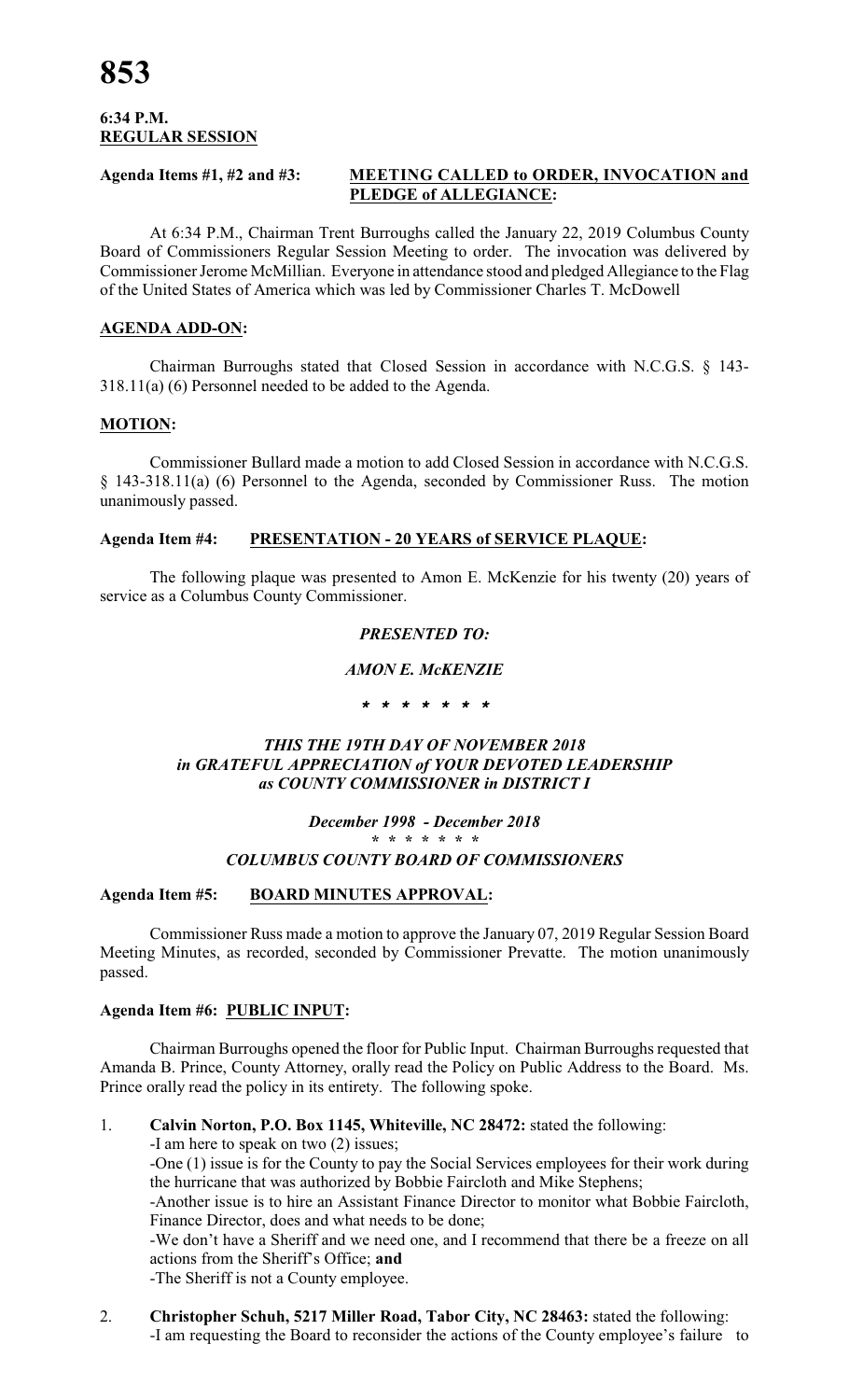give final approval of a meter box install that was deemed safe by the County employees and electric company and take appropriate actions yourselves to correct the situation;

-I was here before and a meeting was set up to address the situation with the County Manager and the Building Inspectors;

-The Building Inspectors deemed it safe but the County Manager had some issues with possible liability;

-I agreed to issue a hold harmless statement;

-I spoke with an attorney and the electric company, and the electric company does not need to get into the building, and they deemed it safe;

-There is no process here to address this situation;

-Mr. Waylon stated the install was safe; **and**

-I am here today to ask you to take the appropriate actions, and reconsider your decision.

#### 3. **Johnny D. Edge, 470 Happy Home Road, Whiteville, NC 28472:** stated the following: -Mr. Norton made a request to be on the Agenda, and in a few days he was placed on the Agenda;

-I have requested approximately fifteen (15) times to be placed on the Agenda and have been denied;

-My main questions is how can the citizens work with the leaders to make Columbus County a safer place to live;

-The County Manager and the Chairman did not think this was a worthy subject to discuss; -I feel like I am not being treated fairly; **and**

-I am requesting the County Manager or the Chairman respond to me in a letter as to why this is not a valid subject to discuss.

# **Agenda Item #7: ECONOMIC DEVELOPMENT - GRANT to THE COLUMBUS JOBS FOUNDATION;**

Gary Lanier, Economic Development Director; requested Board approval of a sixty thousand and 00/100 (\$60,000.00) dollars grant for The Columbus Jobs Foundation. (The required Public Hearing was conducted on this date at 6:30 P.M. before the meeting.)

Commissioner Bullard made a motion to approve the sixty thousand and 00/100 (\$60,000.00) dollars grant for The Columbus Jobs Foundation, seconded by Vice Chairman Russ. The motion unanimously passed.

# **Agenda Item #8: TAX BILLING AND COLLECTIONS - TOWN OF TABOR CITY:**

The Honorable Royce Harper, Mayor of Tabor City, requested Board approval to enter into the following Interlocal Agreement with the Town of Tabor City for Tax Billing and Collections.

# **INTERLOCAL AGREEMENT between COLUMBUS COUNTY and the TOWN OF TABOR CITY for**

# **TAX BILLING and COLLECTIONS**

# **NORTH CAROLINA COLUMBUS COUNTY**

This **AGREEMENT** made and entered into this 1st day of July 2019, by and between the **COUNTY OF COLUMBUS**, North Carolina, party of the first part, herein referred to as County, and the **TOWN OF TABOR CITY**, North Carolina, party of the second part, herein referred to as Town:

#### **WITNESSETH:**

**WHEREAS,** both parties feel that it would be mutually advantageous to cooperate in developing a single system for billing all ad-valorem taxes within the County to be reimbursed on a fee basis.

**NOW THEREFORE,** in consideration ofthe mutual covenants of the parties hereto and for the purpose aforesaid, it is hereby agreed by and between the County and Town as follows:

1. County will bill and collect ad-valorem taxes due Town for the fiscal year beginning July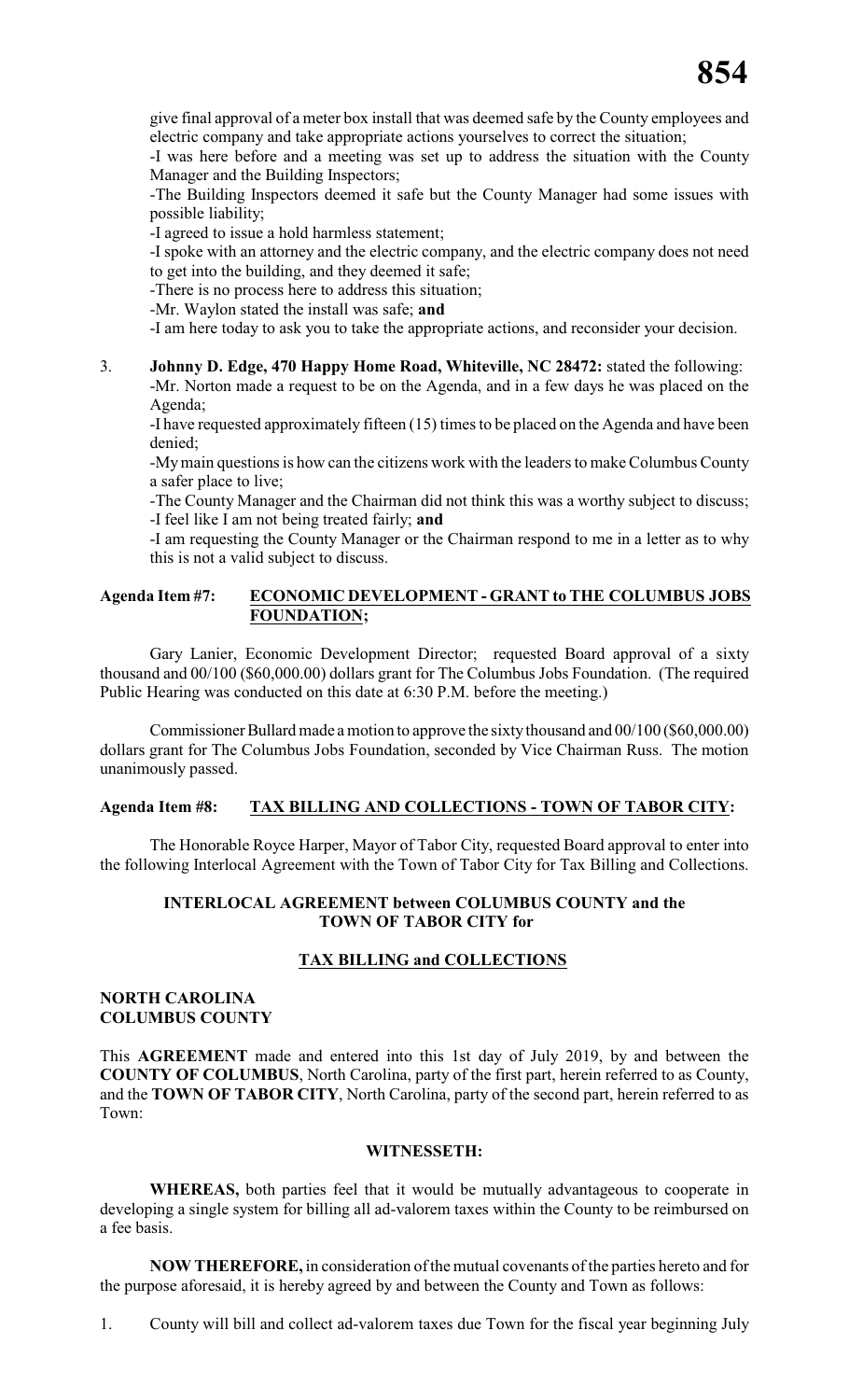1, 2019 and subsequent years so long as this Agreement shall continue in force.

- 2. Town shall pay County three and 00/100 dollars (\$3.00) per account serviced rendered by it on behalf of Town as reimbursement for County's services rendered under the terms of this Agreement. County shall bill Town no less than annually for services performed under this Agreement, and may bill quarterly at its discretion. Bills rendered for the services supplied hereunder are payable within thirty-five (35) days from date thereof, to Columbus County Government, Whiteville, NC. Thereafter a late payment of one percent (1%) per month will be assessed after the due date shall be applicable to all bills rendered to Town pursuant to this Agreement, except for monthly bills in dispute and notice has been given to the County of the dispute, within 15 days of receipt.
- 3. The Town agrees that the County shall not be liable to any taxpayer for any mistake or omission in any tax bill sent to the taxpayer by the County for the Town. The Town further agrees to execute a Release Agreement on an individual basis should any mistake or omission occur.
- 4. Ad-valorem taxes due the Town that are collected by the County are payable within thirty-five (35) days from the month received, to Town of Tabor City Finance Office, Tabor City , North Carolina. Thereafter a late payment of one percent (1%) per month will be assessed after the due date shall be applicable to those ad-valorem taxes collected but not transmitted to Town pursuant to this Agreement, except for monthly amounts in dispute and notice has been given to the Town of the dispute, within 15 days of receipt.
- 5. The County shall not be responsible for collecting any real property taxes due to the Town of Tabor City for tax years prior to 2019.

**THIS AGREEMENT** may be rescinded by a Resolution adopted by a majority vote of either Board of Commissioners of Columbus County or the Commissioners of the Town of Tabor City and upon 120 days written notice by either party.

**THIS AGREEMENT** for joint tax billing functions between the Town and County shall be valid for a period of two (2) years from the date hereof and automatically renewed thereafter for periods of one (1) year until rescinded pursuant to the preceding paragraph.

**THIS AGREEMENT** bears an effective date of July 01, 2019.

**IN WITNESS WHEREOF**, Columbus County and the Town of Tabor City have caused this instrument to be signed by their proper officials, by authority of the governing body of each tax unit, duly adopted.

| <b>ATTEST BY:</b>            |        | <b>COLUMBUS COUNTY BOARD OF COMMISSIONERS</b> |
|------------------------------|--------|-----------------------------------------------|
| /s/ JUNE B. HALL, CMC, NCACC |        | /s/ TRENT BURROUGHS                           |
| <b>Clerk to Board</b>        |        | <b>Chairman</b>                               |
|                              | (SEAL) |                                               |
| <b>ATTEST BY:</b>            |        | <b>TOWN OF TABOR CITY</b>                     |

**DIANE B. WARD, Finance Officer ROYCE HARPER, Mayor** 

**(SEAL)**

**\_\_\_\_\_\_\_\_\_\_\_\_\_\_\_\_\_\_\_\_\_\_\_\_\_\_\_\_\_\_ \_\_\_\_\_\_\_\_\_\_\_\_\_\_\_\_\_\_\_\_\_\_\_\_\_\_\_\_\_\_\_\_**

Commissioner McDowell made a motion to approve the Interlocal Agreement between Columbus County and the Town of Tabor City for Tax Billing and Collections, seconded by Vice Chairman Russ. The motion unanimously passed.

# **Agenda Item #9: SHERIFF - PURCHASE FIVE (5) 2015 DODGE CHARGERS:**

Sheriff Jody Greene requested Board approval to purchase five (5) 2015 Dodge Chargers from the NC Highway Patrol, purchase radio systems and decals for vehicles, and the following budget amendment.

| TYPF                    | <b>ACCOUNT</b> | DETAILS        | <b>AMOUNT</b> |
|-------------------------|----------------|----------------|---------------|
| $\mathbf{Expenditures}$ | 10-4310-550000 | Capital Outlay | \$47,500      |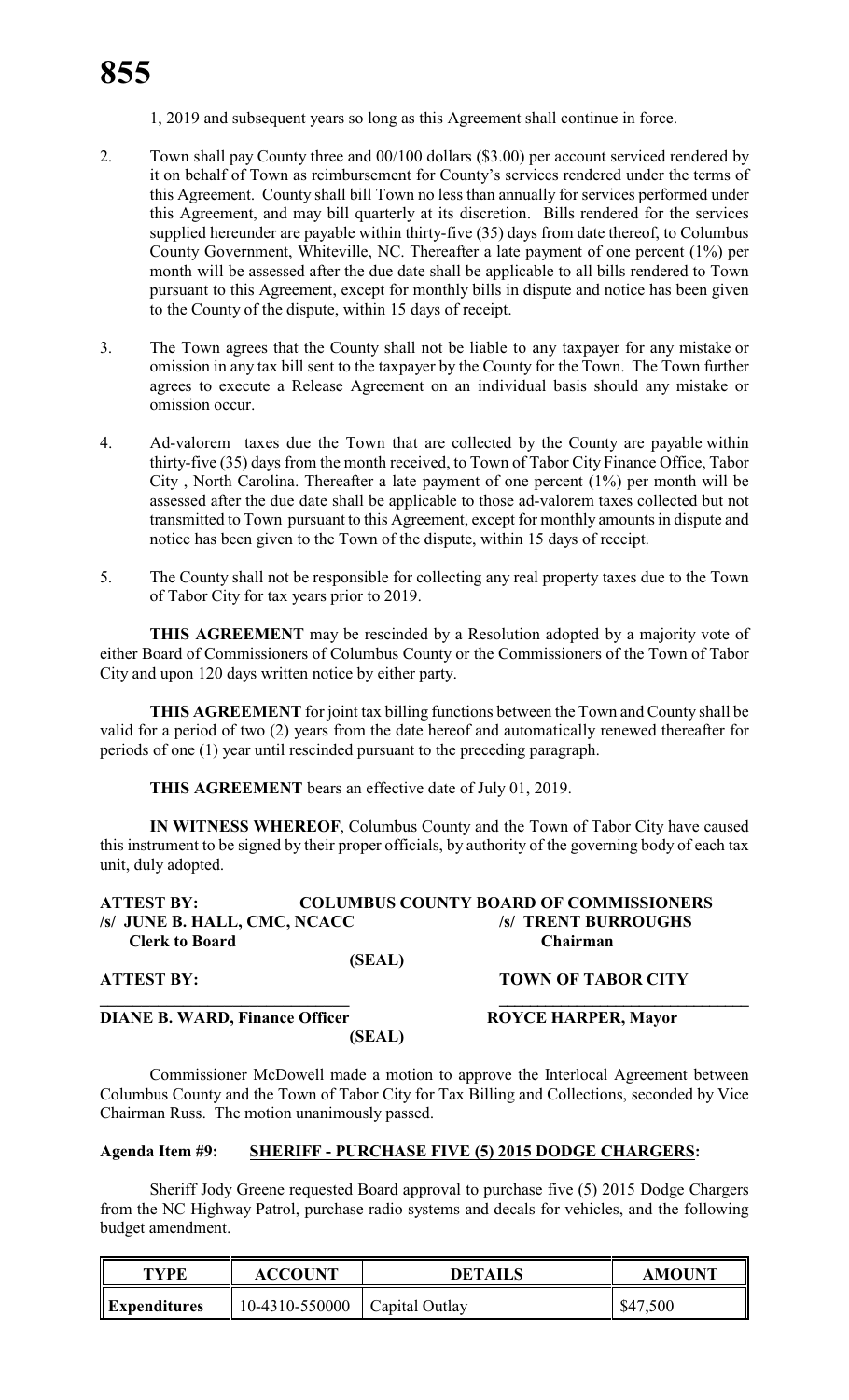| ∥<br>.9908<br>$\cdot$<br>,500)<br>$\sim$<br>. $\Lambda^-$<br>$20-$<br>10-43<br>\ustod1al<br>- 17 |  |
|--------------------------------------------------------------------------------------------------|--|
|--------------------------------------------------------------------------------------------------|--|

Vice Chairman Russ made a motion to approve Sheriff Jody Greene to purchase five (5) 2015 Dodge Chargers from the NC Highway Patrol, purchase radio systems and decals for vehicles, and budget amendment, seconded by Commissioner Bullard. The motion unanimously passed.

#### **Agenda Item #10: PROCLAMATION - TEEN DATING VIOLENCE AWARENESS MONTH PROCLAMATION - FEBRUARY 2019:**

Vickie Pait, Executive Director, Families First, Incorporated, requested board approval and adoption of the following Teen Dating Violence Awareness Month Proclamation - February 2019.

# **TEEN DATING VIOLENCE AWARENESS MONTH PROCLAMATION - February 2019**

**WHEREAS,** females between the ages 16-24 are more vulnerable to intimate partner violence, experiencing abuse at a rate almost triple the national average; **and**

**WHEREAS,** one in three adolescent girls in the United States is a victim of physical, emotional or verbal abuse from a dating partner, this far exceeds victimization rates for other types of violence affecting youth; **and**

**WHEREAS,** high school students who experience physical violence in a dating relationship are more likely to use drugs and alcohol, are at a greater risk of suicide and are much more likely to carry patterns of abuse into future relationships; **and**

**WHEREAS,** young people victimized by a dating partner are more likely to engage in risky sexual behavior and unhealthy dieting behaviors, disrupting normal development of self-esteem and body image; **and**

**WHEREAS,** nearly half of teens who experience dating violence report that incidents of abuse took place in a school building or on school grounds; **and**

**WHEREAS,** only 33% of teens who are in an abusive relationship ever tell anyone abuse the abuse and 81% of parents surveyed either believe teen dating violence is not an issue or admit they do not know if it is one; **and**

**WHEREAS,** by providing young people with education on healthy relationships and by changing attitudes that support violence, we recognize that dating violence can be prevented; **and**

**WHEREAS,** it is essential to raise community awareness and provide training for teachers, counselors and school staff so that they may recognize signs of dating violence.

**NOW, THEREFORE,** we, the Columbus County Board of Commissioners, proclaim February 2019 as **Teen Dating Violence Awareness and Prevention Month** in the County of Columbus and urge the community to work toward ending teen dating violence by empowering young people to develop healthier relationships, assisting victims in assessing information and support Families First, Inc. as they provide services needed, instituting effective intervention and prevention in schools and engaging in discussions with family members and peers.

**APPROVED and ADOPTED** this the  $22<sup>nd</sup>$  day of January, 2019.

# **COLUMBUS COUNTY BOARD OF COMMISSIONERS**

| /s/ TRENT BURROUGHS, Chairman            | /s/ P. EDWIN RUSS, Vice Chairman           |
|------------------------------------------|--------------------------------------------|
| s  JEROME McMILLIAN                      | <b>/s/ JAMES E. PREVATTE</b>               |
| s GILES E. BYRD                          | <b>/s/ RICKY BULLARD</b>                   |
|                                          | <b>ATTESTED BY:</b>                        |
| <b>SI CHARLES T. McDOWELL</b>            | <i>S JUNE B. HALL</i> , Clerk to the Board |
| /s/ <i>MICHAEL H. STEPHENS</i> , Manager | /s/ AMANDA B. PRINCE, Attorney             |

Commissioner McDowell made a motion to approve and adopt the Teen Dating Violence Awareness Month Proclamation - February 2019, seconded by Vice Chairman Russ. The motion unanimously passed.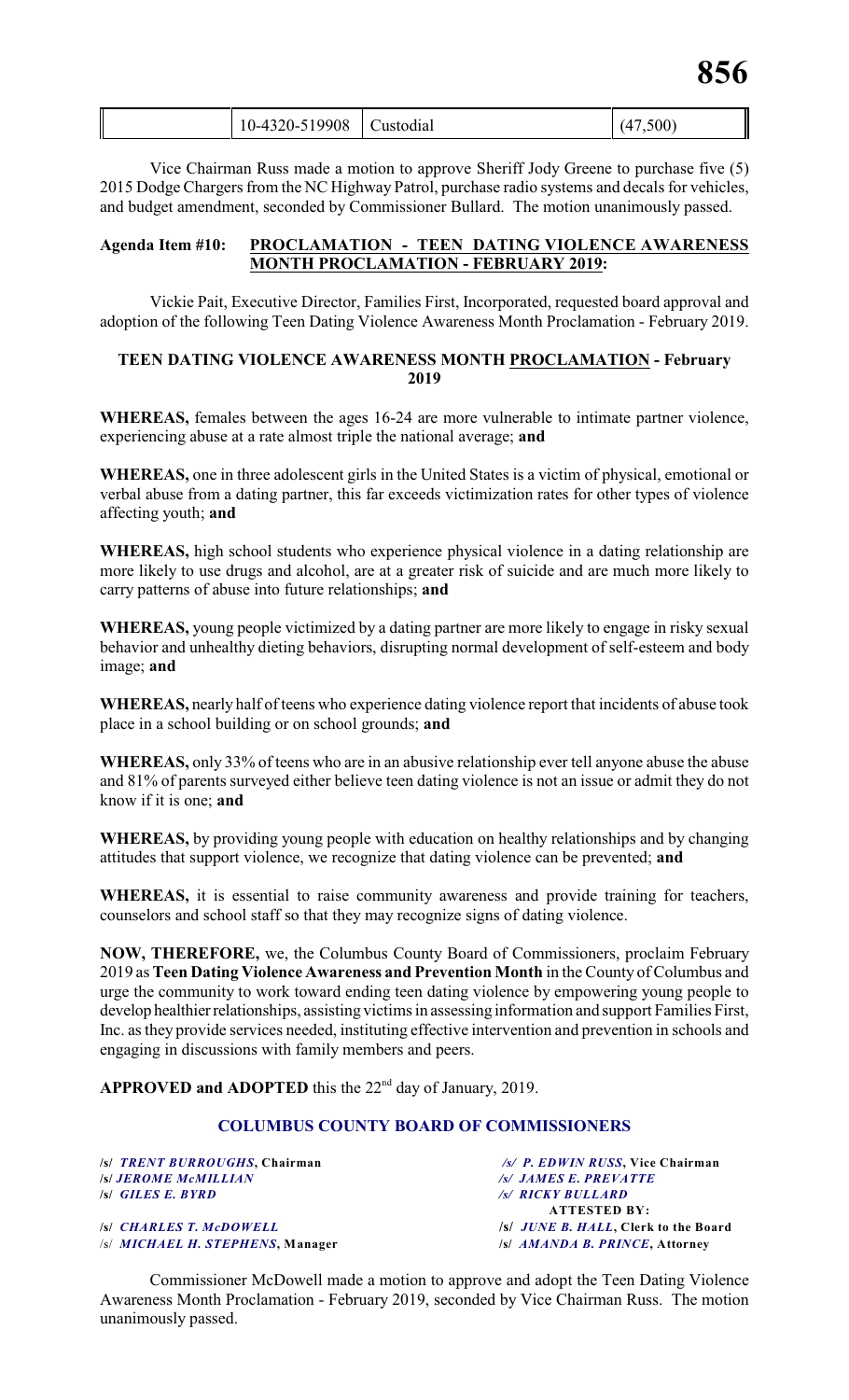#### **Agenda Item #11: AIRPORT - GRANT AGREEMENT 36244.18.8.2 PERIMETER FENCE DESIGN:**

Phil Edwards, Airport Director, requested Board approval of the Grant Agreement between the NC Department Transportation and Columbus County in the amount of one hundred fifty-seven thousand, ten and 00/100 (\$157,010.00) dollars, for Project Number: 36244.18.8.2.

Commissioner Prevatte made a motion to approve the Grant Agreement between the NC Department Transportation and Columbus County in the amount of one hundred fifty-seven thousand, ten and 00/100 (\$157,010.00) dollars, fro Project Number: 36244.18.8.2, seconded by Commissioner Byrd. The motion unanimously passed. A copy of this document will be marked as Exhibit "A", and kept on file in the Minute Book Attachments, Book Number 6, in the Clerk to the Board's Office, for review.

# **Agenda Item #12: SOCIAL SERVICES - MONTHLY ADMINISTRATIVE UPDATE:**

Algernon McKenzie, Social Services Director, delivered the following Monthly Administrative Update.

The month of December was a short but busy month for us. During the month of December, the Low Income Energy Assistance Program (LIEAP) started for those age 60 and older. There were 460 applications approved for LIEAP in addition to 148 for CIP (Crisis Intervention Program). We will continue to take applications for energy for all other households in January 2019. All applications are now being processed in NCFAST; unlike previous years, which slows the process at times when the system is down.

On December 6, 2018 I attended the Director's Association Executive Board meeting. During this meeting, we were given information on the MOU's to be resigned by all 100 counties; which will take effect in July 2019 with the new performance and growth measures. The state is working on ways to validate the data on the reports that will be sent to counties, as some of the information is incorrect. They will provide training on how to read and access program reports in the state's reporting systems.

The Center for Services and Families continues to evaluate the state's Child Welfare System as it relates to HB630. They have submitted a report to the NC General Assembly concerning areas of concern. It appears federal and county funds are funding the mandated programs that DSS agencies are administering with state funds continuing to decrease. They also noted the Work First Program participation rates; which is a federal requirement, are low, along with low county caseloads and funding. A possible cause is barriers faced by the population accessing education and employment.

We also received an update from the DHHS Secretary on the status of Child Welfare moving into NCFAST. The pilot counties have now started CPS intake and assessment in NCFAST. There have been some issues identified by those counties and they have concerns about adding additional counties into the system. We were told, two of the defects have been fixed and they are working on the others. However, the roll-out of additional counties in January2019 will continue as planned; as the NCFAST Team feels a delay is not needed and issues are fixable. At this point, there has been over \$400 million invested in NCFAST. This was a very interesting meeting.

On December 12, 2018 the CPS Intake Supervisor, Program Manager and I met with our Child Welfare Readiness Representatives to discuss our plans for going live in NCFAST on March 25, 2019. During this time, we discussed training for staff, which will be provided on-site in our agency, as well as online. All CPS Intake and Assessment staff will have ID numbers that will allow them to put information into NCFAST. They will also have to scan in court documents. The readiness representatives recommend that Ipads are used to complete CPS Intake and Assessments to avoid double work for these workers. Therefore, we will need to purchase at least three ipads for this unit; which will require an Apple Mobility

Application. The state will provide the security software to counties at no cost. At this time, Columbus County is scheduled to go-live in NCFAST on March 25, 2019; therefore, we are exploring the cost of purchasing ipads and scanners as needed prior to the 2019-2020 budget.

We are continuing to seek quotes for the upgrade of our phone system. At this point, we have two quotes. We are consulting with the County Manager, Purchasing and the Finance Director on this project. We hope to soon have some information to present to the Board of County Commissioners for consideration.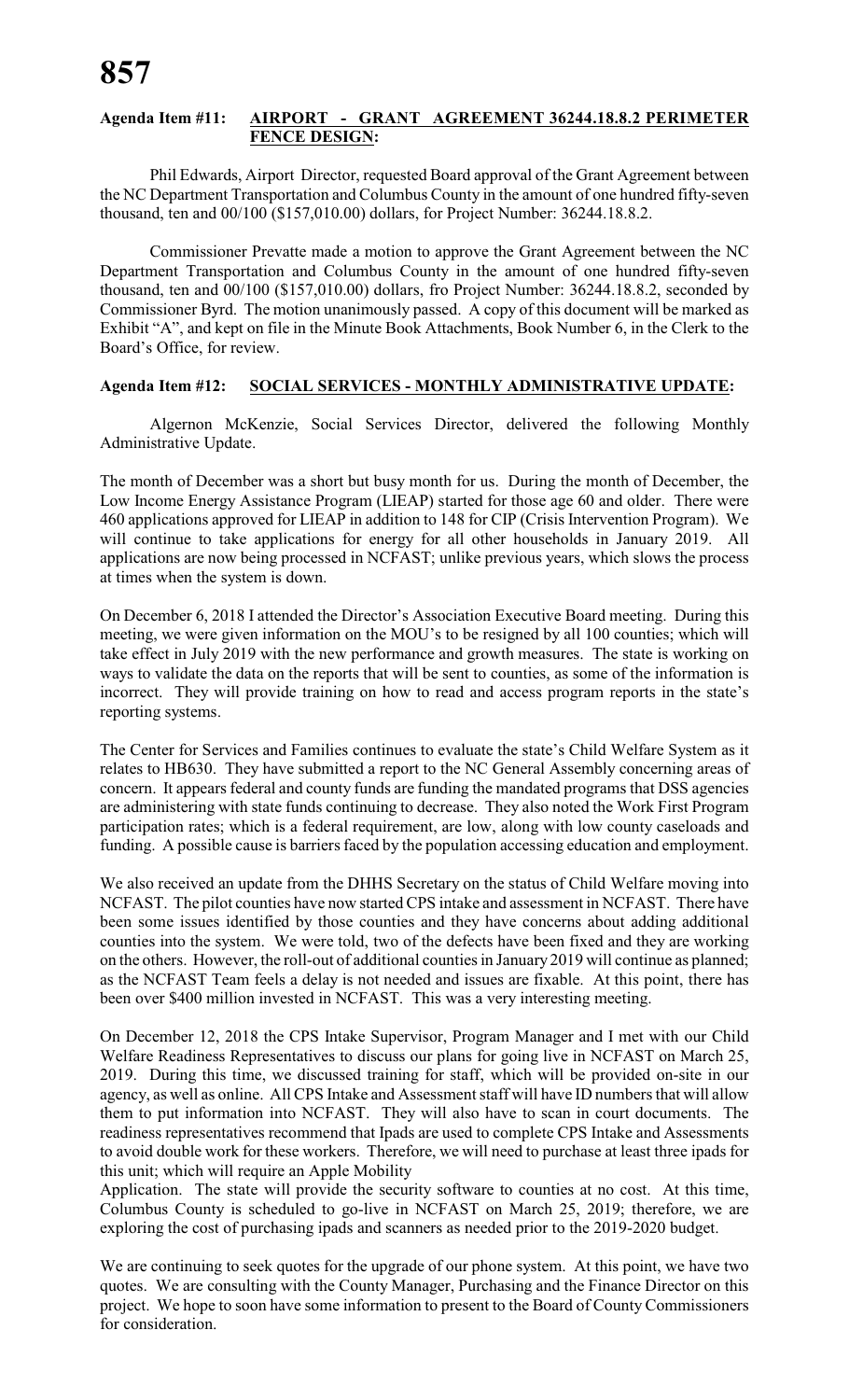During the hurricane, we had at least three storage units downtown that were damaged. These units contain files and information that will need to be disposed of by shredding, as they are damaged beyond restoration. Once we are notified by the storage manager, we will need to shred some files and move those that can be salvaged to another location. We have not been able to find additional storage due to the high demand after the hurricane. Therefore, we may need to purchase a storage unit and locate it at DSS as a possible solution.

Prior to Christmas, we received information from DHHS that the partial government shutdown was not impacting benefits administered by local DSS agencies at that point, but we would be kept up to date. Therefore, the SNAP benefits, which provides funding for Food & Nutrition will continue to be paid through January and February 2019. It is uncertain as to what will happen to the almost 39 million people who receive about \$4.8 billion in benefits each month according to USDA officials.

Lastly, during the month of December, we held our annual Christmas luncheon and Christmas Party for our Foster Children. Both were enjoyed by those who attended.

| <b>PROGRAM</b>                          | <b>STATISTICS</b>                                                                                                                                        |
|-----------------------------------------|----------------------------------------------------------------------------------------------------------------------------------------------------------|
| <b>Food &amp; Nutrition</b>             | Applications Taken: 124<br>Applications Approved: 167<br>Active Cases: 5,589<br>Benefits Issued: \$1,343,326<br>Participants Served: 11,671              |
| <b>Adult Medicaid</b>                   | Applications Taken: 158<br>Cases Terminated: 24<br>Redeterminations: 486<br><b>Applications Processed: 144</b>                                           |
| <b>Family &amp; Children's Medicaid</b> | Applications Taken: 137<br>Applications Processed: 121<br>Redeterminations: 1,320<br>Total Medicaid Cases: 14,022<br>Total Individuals Receiving: 23,884 |
| <b>Child Support</b>                    | <b>Absent Parents Located: 73</b><br>Orders Enforced: 932<br>Active Cases: 3,963<br>Collections: \$430,326.79                                            |

#### **November 2018 Economic Services**

# **November 2018 Human Services**

| <b>PROGRAM</b>                                 | <b>STATISTICS</b>                                                                                                                                                                                       |  |
|------------------------------------------------|---------------------------------------------------------------------------------------------------------------------------------------------------------------------------------------------------------|--|
| <b>Adult Services (APS)</b>                    | APS Reports Accepted: 23<br>County Wards: 28<br>Number of Payee Cases: 20<br>Adults Served APS: 10<br>Number of Medicaid Transportation Trips: 1,403<br>Amount Requested for Reimbursement: \$35,378.43 |  |
| <b>Children's Protective Services</b><br>(CPS) | Reports Accepted: 36<br>Reports Screened Out: 18<br>Families Receiving In-Home Services: 47<br>Children Served: 92<br>Contacts with Families Monthly: 361<br>Assessments: 33                            |  |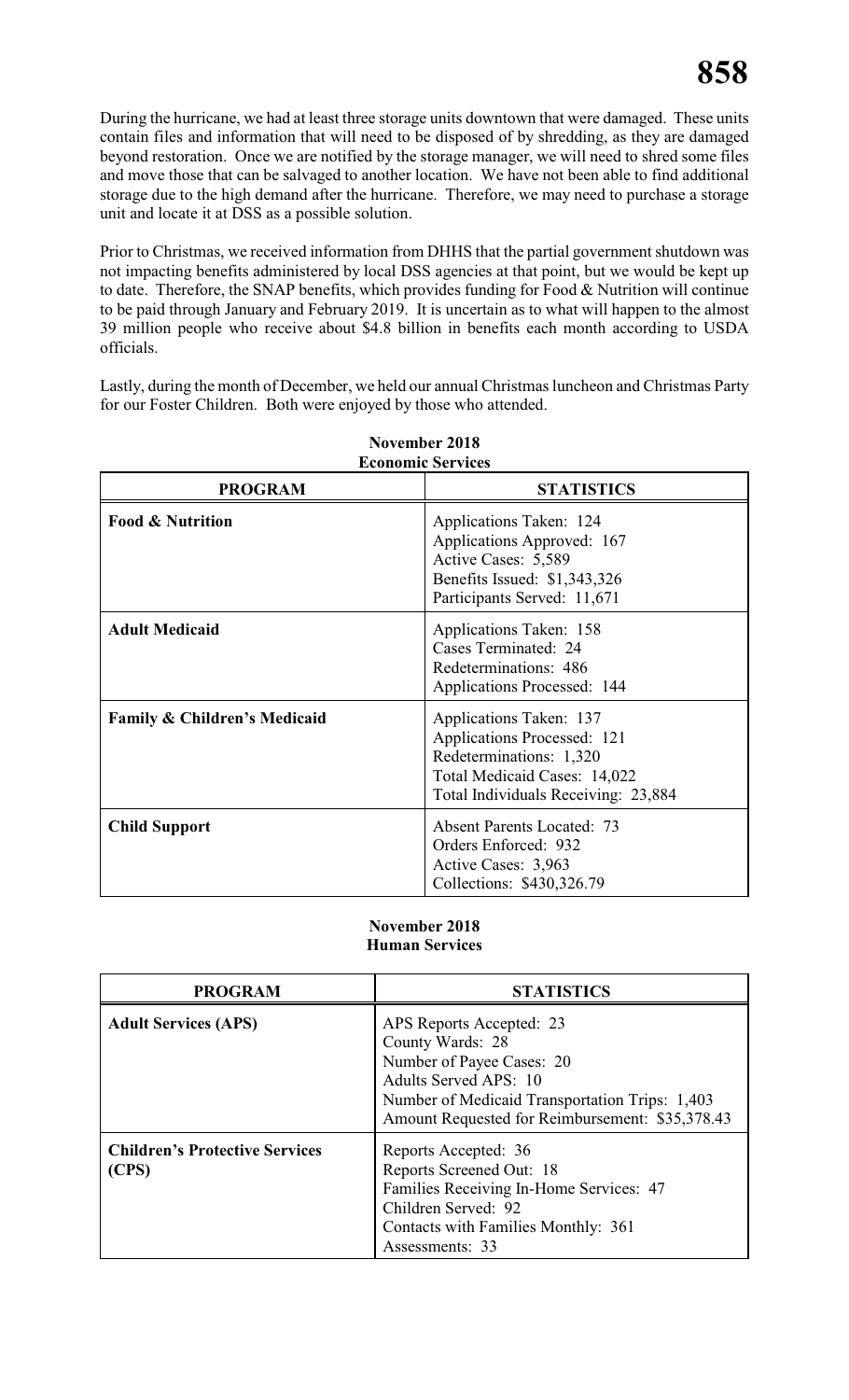| <b>Foster Care</b>                  | Foster Children in Foster Homes: 50<br>Children Placed Outside County: 10<br>Agency Adoptions: 0<br>Pending Adoptions: 9<br>Total Foster Homes Licensed: 6<br>Total Children in Foster Care: 59 |
|-------------------------------------|-------------------------------------------------------------------------------------------------------------------------------------------------------------------------------------------------|
| <b>Work First Employment (TANF)</b> | Applications Taken: 28<br>Applications Approved: 20<br><b>Individuals Receiving Benefits: 258</b><br>Entered Employment: 4<br>Number in Non-Paid Work Experience: 1                             |
| <b>Program Integrity</b>            | Collections for Fraud: \$9,055.23<br>New Referrals: 0<br>Cases Established: 3                                                                                                                   |
| Day Care                            | Children Receiving Day Care Assistance: 378<br>Children on the Waiting List: 485<br>Amount Spent on Day Care Services: \$175,527.27                                                             |

# **PROGRAM STATISTICS Food & Nutrition** Applications Taken: 178 Applications Approved: 168 Active Cases: 5,558 Benefits Issued: \$1,343,326 Participants Served: 11,728 **Adult Medicaid** Applications Taken: 127 Cases Terminated: 46 Redeterminations: 357 Applications Processed: 124 **Family & Children's Medicaid** Applications Taken: 193 Applications Processed: 151 Redeterminations: 399 Total Medicaid Cases: 14,044 Total Individuals Receiving: 23,992 **Child Support** Absent Parents Located: 46 Orders Enforced: 734 Active Cases: 3,954 Collections: \$430,698.93

# **December 2018 Economic Services**

# **December 2018 Human Services**

| <b>PROGRAM</b>                                 | <b>STATISTICS</b>                                                                                                                                                                                              |  |
|------------------------------------------------|----------------------------------------------------------------------------------------------------------------------------------------------------------------------------------------------------------------|--|
| <b>Adult Services (APS)</b>                    | APS Reports Accepted: 19<br>County Wards: 27<br>Number of Payee Cases: 16<br><b>Adults Served APS: 10</b><br>Number of Medicaid Transportation Trips: 1,880<br>Amount Requested for Reimbursement: \$36,565.93 |  |
| <b>Children's Protective Services</b><br>(CPS) | Reports Accepted: 21<br>Reports Screened Out: 8<br>Families Receiving In-Home Services: 49<br>Children Served: 94<br>Contacts with Families Monthly: 367<br>Assessments: 15                                    |  |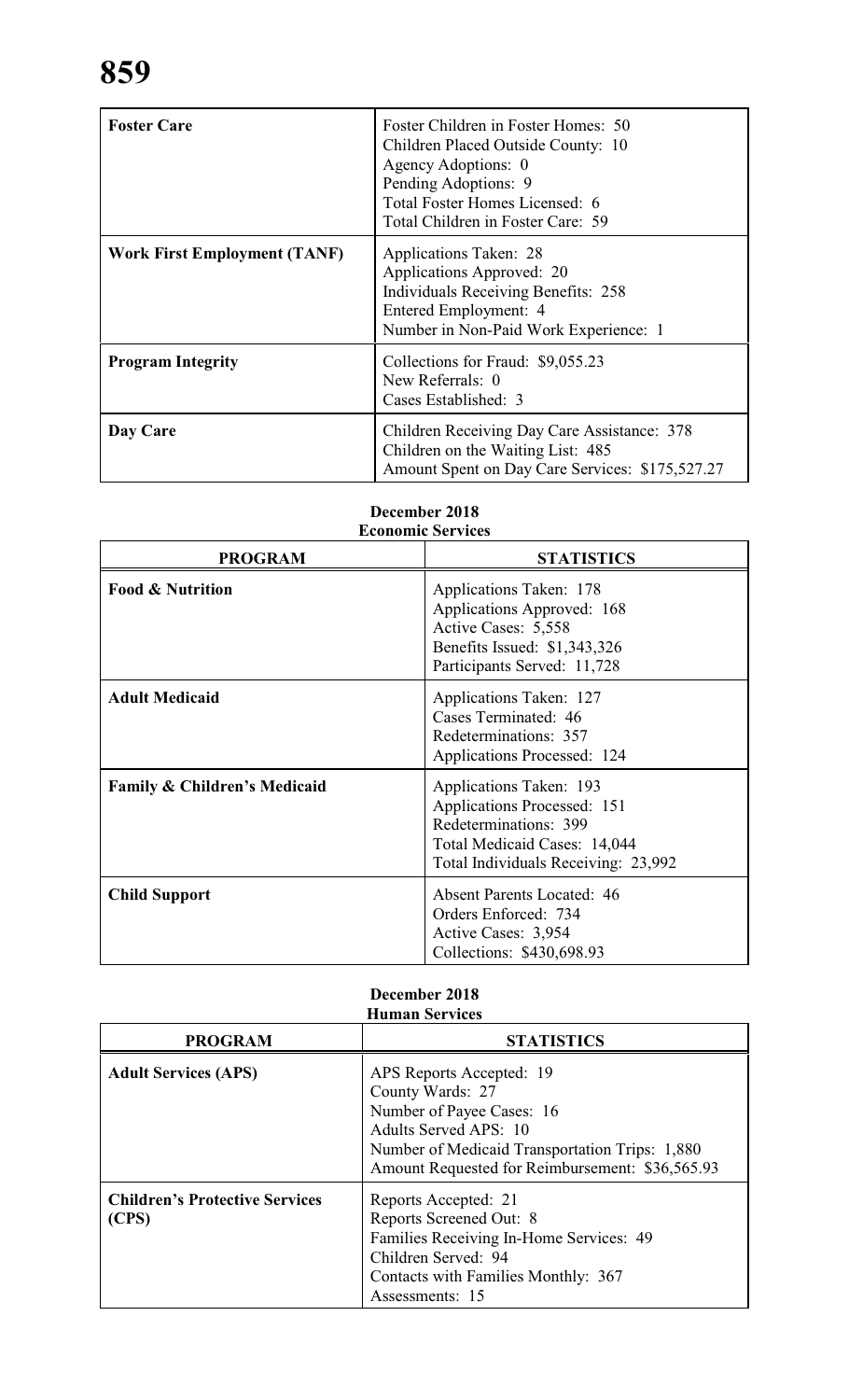| <b>Foster Care</b>                  | Foster Children in Foster Homes: 50<br>Children Placed Outside County: 7<br>Agency Adoptions: 3<br>Pending Adoptions: 7<br>Total Foster Homes Licensed: 6<br>Total Children in Foster Care: 51 |
|-------------------------------------|------------------------------------------------------------------------------------------------------------------------------------------------------------------------------------------------|
| <b>Work First Employment (TANF)</b> | Applications Taken: 10<br>Applications Approved: 11<br><b>Individuals Receiving Benefits: 226</b><br>Entered Employment: 2<br>Number in Non-Paid Work Experience: 2                            |
| <b>Program Integrity</b>            | Collections for Fraud: \$9,055.23<br>New Referrals: 0<br>Cases Established: 3                                                                                                                  |
| Day Care                            | Children Receiving Day Care Assistance: 389<br>Children on the Waiting List: 482<br>Amount Spent on Day Care Services: \$178,047.00                                                            |

# **Economic Services Program Narrative**

Child Support/Paralegal and Work First Cash/Medicaid Transportation/Maintenance and Housekeeping Food and Nutrition and Family and Children's Medicaid

Adult Medicaid//Rest Home and Nursing Home/Community Alternatives Program (CAP) Submitted by Cyndi Hammonds, Income Maintenance Administrator

# **Reporting Month: December 2018 News/Updates/Vacancies**

# **Adult and Family & Children's Medicaid:**

Open Enrollment thru the Federal Marketplace for those wanting to purchase insurance ended on December 15th which means our applications coming to us electronically should decrease beginning January 2019. Applications that look potentially eligible for Medicaid are sent to us to process before applicants purchase insurance. If these applications are denied they are sent back to the Marketplace for the evaluation of insurance. The Adult Team has been very busy with regular redeterminations plus all Adults that are on the MQB/E (Medicaid program that pays only the Medicare premiums) must have their Medicaid reviewed. No matter when you apply for this program their certification period will end December 31st of every year. We currently have 183 clients on this program. This team has 2 vacancies and met compliance timeframes on their monthly report card.

# **Food and Nutrition:**

The Food and Nutrition Teams are working to meet timeliness compliance. Of the 7 vacancies that were on this team, 5 positions have been filled and another one has been recommended for hire. During this down time, the Family and Children's Medicaid team and the Work First Cash team all came together and took applications while these 5 new employees were training. Spreading the work amongst a lot of workers did not put a burden on any one set of workers. It is all about teamwork and getting our clients served. These workers are not fully trained but enough to be able to stay on intake and learn and complete training as they work.

# **Child Support and Paralegal:**

We welcome a new supervisor in Child Support, Jim Haynes. He was the lead agent for the team and has 19 years of experience in Child Support. We were only allowed 2 court days in December and only prepared 274 cases. We have 4 vacancies; 3 positions have been interviewed for and we are in the process of recommending for hire.

# **Work First Cash/Medicaid Transportation/Interpreter/Maintenance and Housekeeping/Deputy:**

• Our new hire in Medicaid Transportation is in training and learning very quickly. This is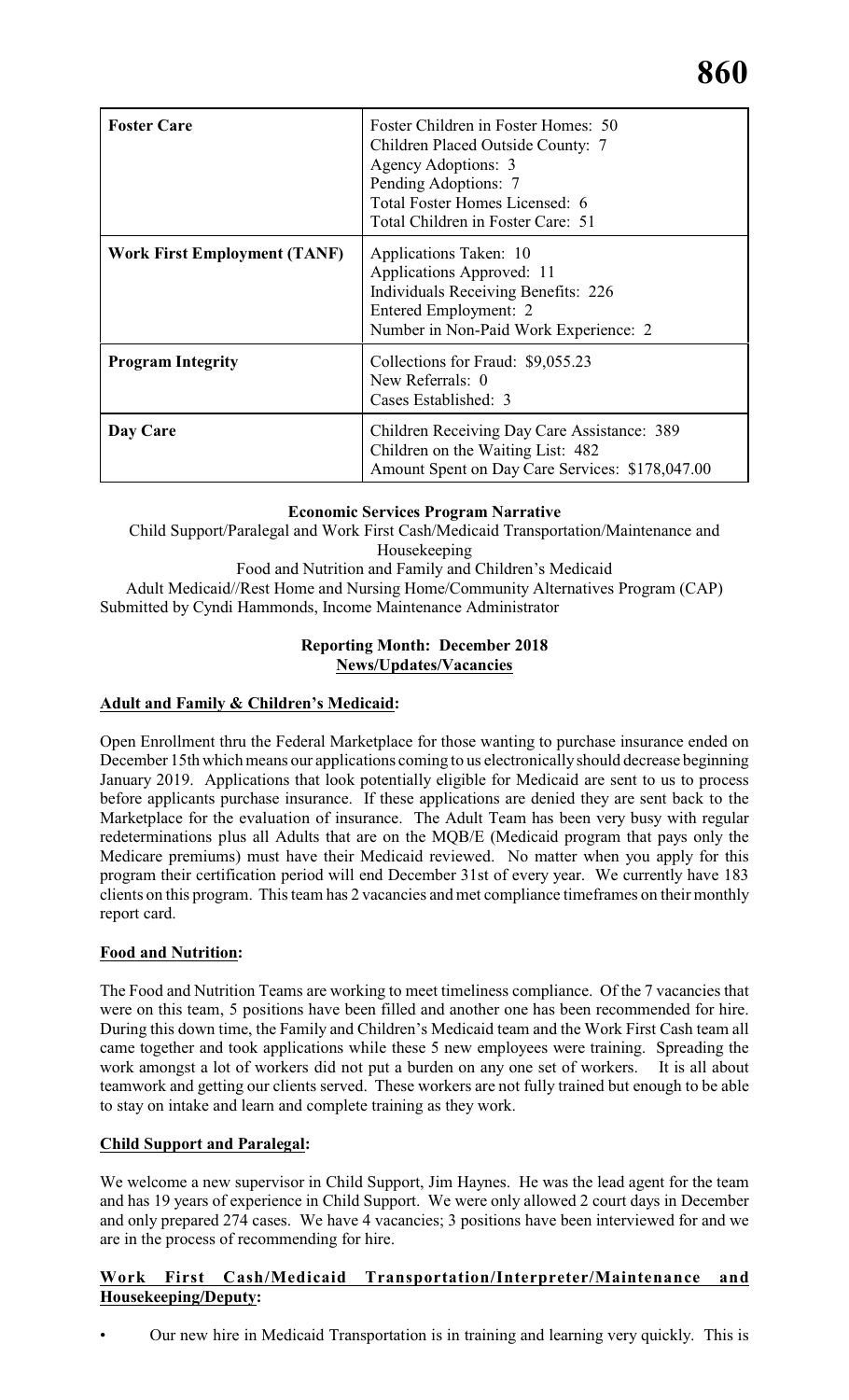very high demand work area, clients call to be transported to their medical providers; the referral gets quickly completed and sent to our providers for them to schedule the pickup. Both entities keys information into NCTRACKS and the bill is paid directly to the providers. • Work First Cash has met their compliance timeframes for December.

The Interpreter, Housekeeping, the Deputy, and Maintenance continue to remain busy with our energy programs still being administered.

# **HUMAN SERVICES BOARD REPORT Melinda H. Lane, Program Manager Vacancies/Updates/News for December 2018**

#### **Intake/Investigation/Assessment:**

The Intake/Investigation/Assessment Unit continues to be fully staffed and very busy! Child Welfare go-live for NCFAST for Columbus County has been for March 2019. The Readiness Assessment has been completed and plans are moving forward in preparation for Go-Live for Intake and Assessment. The draft of our Program Development Plan has been finalized and approved with good improvements in all areas.

#### **In-Home Services:**

The In-Home Services Unit continues to have one vacancy due to a social worker leaving. Interviews have been conducted and a recommendation has been made. All staff have had busy caseloads. The draft of our Program Development Plan has been finalized and approved with good improvements in all areas.

#### **Foster Care:**

The Foster Care/Adoptions Unit continues to have one vacancy due to a social worker leaving during the month. The position posted with no applications and will be reposted. All staff have had busy caseloads. The draft of our Program Development Plan has been finalized and approved with good improvements in all areas. Christmas for Foster children was very successful.

#### **Transitional Unit:**

The Transitional unit continues to plan events for LINKs foster children and Foster/Adoptive Parent Recruitment. This Unit is also very busy assisting the other Child Welfare Units with courtesy visits, etc. All staff have had busy caseloads. The draft of our Program Development Plan has been finalized and approved with good improvements in all areas. Christmas for Foster children was very successful.

#### **Adult Services:**

The Adult Services Unit continues to have one vacancy due to a social worker leaving. Interviews were conducted. However, the position has been reposted. Cases are becoming more complex with more issues. This Unit is encountering more and more issues with homeless adults and adults with mental health issues which creates other problems because of the slow response time of mental health agencies. A tremendous amount of time is being dedicated to assisting those adults with mental health issues that are unable to be independent and unable to manage their own funds, etc. Members of this Unit continue to cross-train in order to work together more efficiently. The addition of another position in this Unit may be a future request to help with the increasing caseloads.

#### **Work First Employment:**

This Unit continues to be fully staffed. The Work First Employment Unit continues to work within the NCFAST system with daily issues. This Unit continues to assist with 200% and is now providing Emergency Assistance for those eligible.

#### **Child Day Care:**

The Child Day Care Unit continues to be fully staffed. This Unit continues to work within the NCFAST system dealing with daily issues and updates. The waiting list continues to grow which is a concern for staff, but this Unit has slowly begun to work the list which is slowly decreasing the list by small amounts.

#### **Program Integrity:**

Program Integrity continues to work hard to get caught up with program integrity duties and cases. Staff are preparing for Program Integrity to Go Live January 21, 2019. We now have five temporary workers assisting in the C.P. Program. The Low Income Energy Assistance Program began in December for those 60 and older, but will open up to all other populations in January. In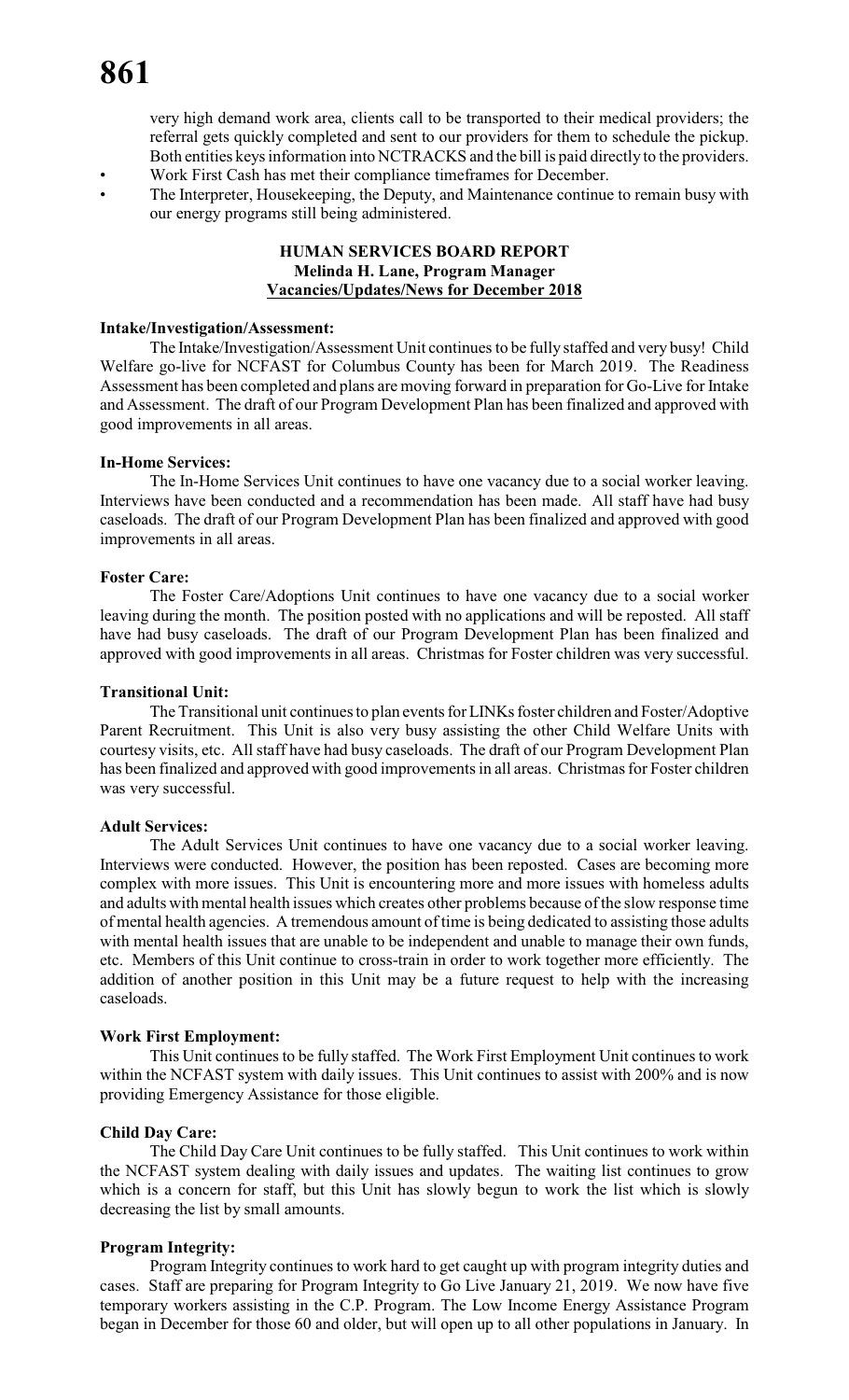December, 153 applications for C.P.(Crisis Intervention Program) were completed with 148 approvals and 519 applications for LEAP(Low Income Energy Assistance Program) were completed with 460 approvals.

# **Agenda Item #13: HEALTH - APPROVAL and ADOPTION of ORDINANCE to PROHIBIT SMOKING and the USE of OTHER TOBACCO PRODUCTS and E-CIGARETTES in COUNTY BUILDINGS and on COUNTY GROUNDS:**

Amanda B. Prince, County Attorney, and Kimberly Smith, Health Director, requested Board approval and adoption of the following **Ordinance to Prohibit Smoking and the Use of Other Tobacco Products and E-Cigarettes in County Buildings and on County Grounds**. **(This is the first reading.)**

#### **ORDINANCE TO PROHIBIT SMOKING AND THE USE OF OTHER TOBACCO PRODUCTS AND E-CIGARETTES IN COUNTY BUILDINGS AND ON COUNTY GROUNDS Columbus County, North Carolina**

# **Purpose and intent**

Numerous reliable studies have found that tobacco smoke is a major contributor to indoor air pollution and have shown that breathing side stream orsecondhand smoke is a significant health hazard to nonsmokers. The Surgeon General of the United States has concluded that involuntary or passive smoking is the cause of disease, including lung cancer, in healthy nonsmokers and has estimated that involuntary smoking causes more deaths, approximately five thousand (5,000) per year, than all other airborne pollutants combined, excluding asbestos. The Columbus County Board of Commissioners recognizes the increasing evidence that smoke creates a danger to the health of some citizens and is a cause of annoyance and physical discomfort to those who are in confined spaces where smoke is present.

# **Section 1. Authority**

This Ordinance is enacted pursuant to NAGS 130A-498 and 153A-121(a).

# **Section 2. Definitions**

The following terms, words and phrases as used in this Ordinance are hereby defined as follows:

- 1. **County-owned building** shall mean any building or structure owned, leased, operated, maintained or managed, directly or indirectly, by the County of Columbus.
- 2. **Enclosed area** shall mean the interior portion of a county-owned or leased building.
- 3. **Smoke or smoking** shall refer to:
	- a. The carrying or holding of a lighted pipe, cigar or cigarette of any kind, or any other lighted smoking equipment or device (i.e. E-cigarettes).
	- b. The possession of any burning tobacco, weed or other plant product.
	- c. The lighting of, emitting of, exhaling of the smoke of, a pipe, cigar or cigarette of any kind.
- 4. **Grounds** shall mean any unenclosed area owned, leased, operated, maintained or managed, directly or indirectly, by the County of Columbus.
- 5. **Universal "NO SMOKING AND USE OF TOBACCO PRODUCTS PROHIBITED"** symbol shall mean the pictorial representation of a burning cigarette and a tobacco product enclosed in a red circle with a red bar across it.

# **Section 3. Areas in which Smoking and Use of Tobacco Products and E-Cigarettes are Prohibited**

1. Smoking, tobacco products use and e-cigarettes shall be prohibited in all enclosed areas of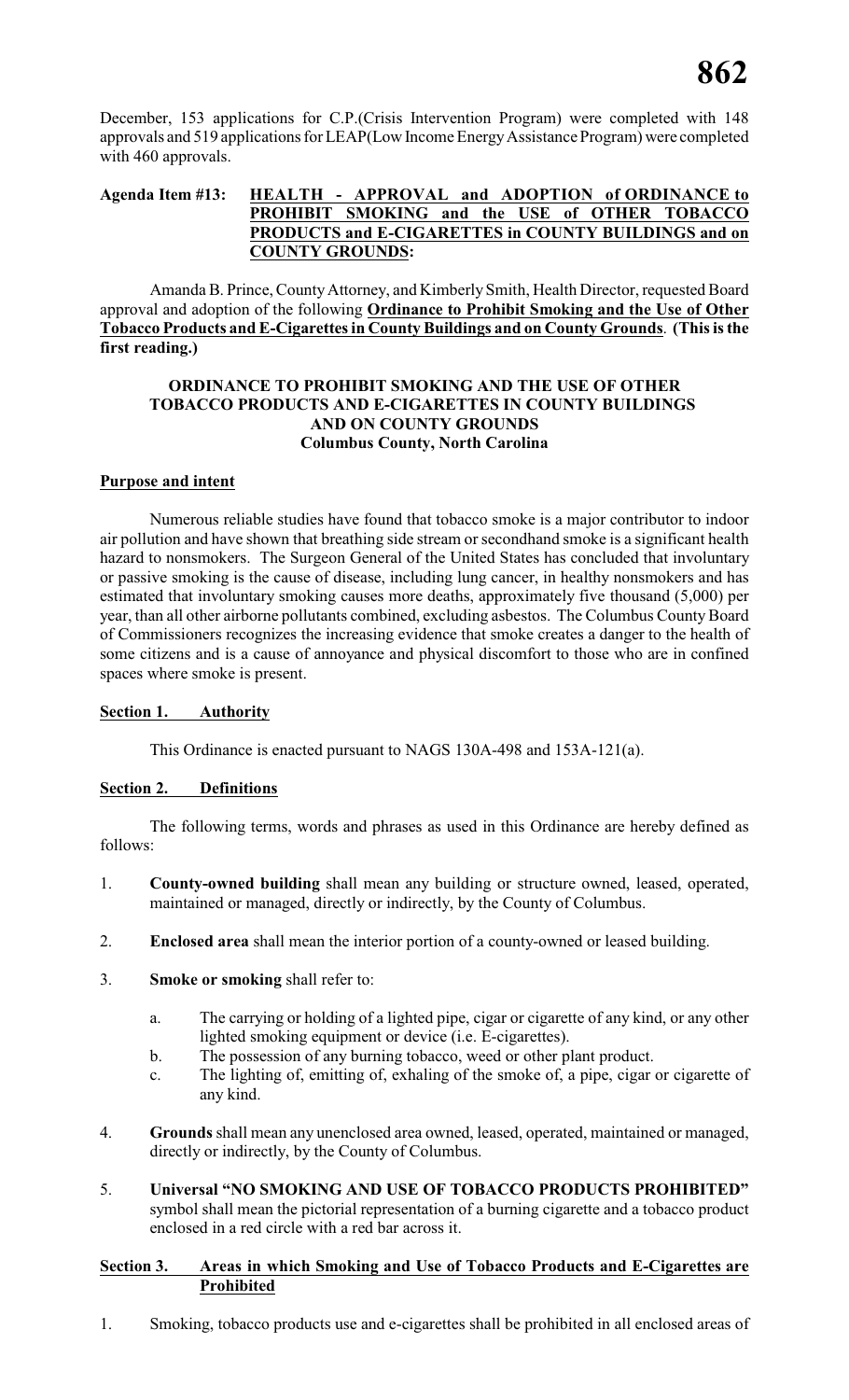county buildings including, but not limited to, restrooms, hallways, employee lounges.

2. Smoking, tobacco products use and e-cigarettes shall be prohibited on County grounds within fifty (50) feet of any County building as herein defined.

# **Section 4. Posting of Signs Required**

The Universal "NO SMOKING AND USE OF TOBACCO PRODUCTS PROHIBITED symbol or "NO SMOKING AND USE OF TOBACCO PRODUCTS PROHIBITED" signs with letters of not less than one (1) inch in height shall be clearly, sufficiently and conspicuously posted where smoking is regulated by this Ordinance. No person shall remove or deface any sign age required to be posted.

#### **Section 5. Other Applicable Laws**

This Ordinance shall not be interpreted nor construed to permit smoking where it is otherwise prohibited or restricted by other applicable laws.

If this Ordinance, or application thereof to any person or circumstance, is held invalid or unconstitutional by a court of competent jurisdiction, such invalidity shall not affect other provisions or applications of this Ordinance that can be given separate effect and to that end the provisions of this Ordinance are declared to be severable.

Whenever the provisions of this Ordinance conflict with other ordinances of Columbus County, this Ordinance shall govern.

#### **Section 6. Responsibilities**

Each employee of Columbus County is responsible for adhering to this Ordinance.

Department heads will take appropriate disciplinary action pursuant to Columbus County's personnel policies.

#### **Section 7. Enforcement and Penalties**

Violations of this Ordinance may be enforced as follows:

- 1. **Infraction:** Following oral or written notice by the person in charge of an area of Columbus County as defined in Section 3. above, failure to cease smoking, using tobacco products and/or e-cigarettes constitutes an infraction. The Columbus County Sheriff's Department may issue a citation which subjects the offender to an infraction with a fine of fifty dollars (\$50.00).
- 2. **Civil Penalty:** Columbus County may assess a civil penalty for violation of this Ordinance of \$50.00 for the first offense, \$100.00 for the second offense, and \$150.00 for each subsequent offense. This fine may be recovered by Columbus County in a civil action in the nature of a debt. No civil penalty shall be assessed prior to notice of violation by citation or letter.

3. In addition to 1. and 2. above, employees of Columbus County shall be subject to disciplinary action consistent with the county's personnel policies for violations of this Ordinance.

#### **Section 8. Effective Date**

This Ordinance shall take effect and be in force on the \_\_\_\_\_ day of \_\_\_\_\_\_\_\_\_\_\_\_, 2019.

**ADOPTED** on the \_\_\_\_\_ day of \_\_\_\_\_\_\_\_\_\_\_\_\_, 2019.

**Columbus County Board of Commissioners**

**Trent Burroughs, Chairman**

**\_\_\_\_\_\_\_\_\_\_\_\_\_\_\_\_\_\_\_\_\_\_\_\_\_\_\_\_\_\_\_**

**Attest:**

**June Hall, Clerk to the Board**

**\_\_\_\_\_\_\_\_\_\_\_\_\_\_\_\_\_\_\_\_\_\_\_\_\_\_\_\_\_\_**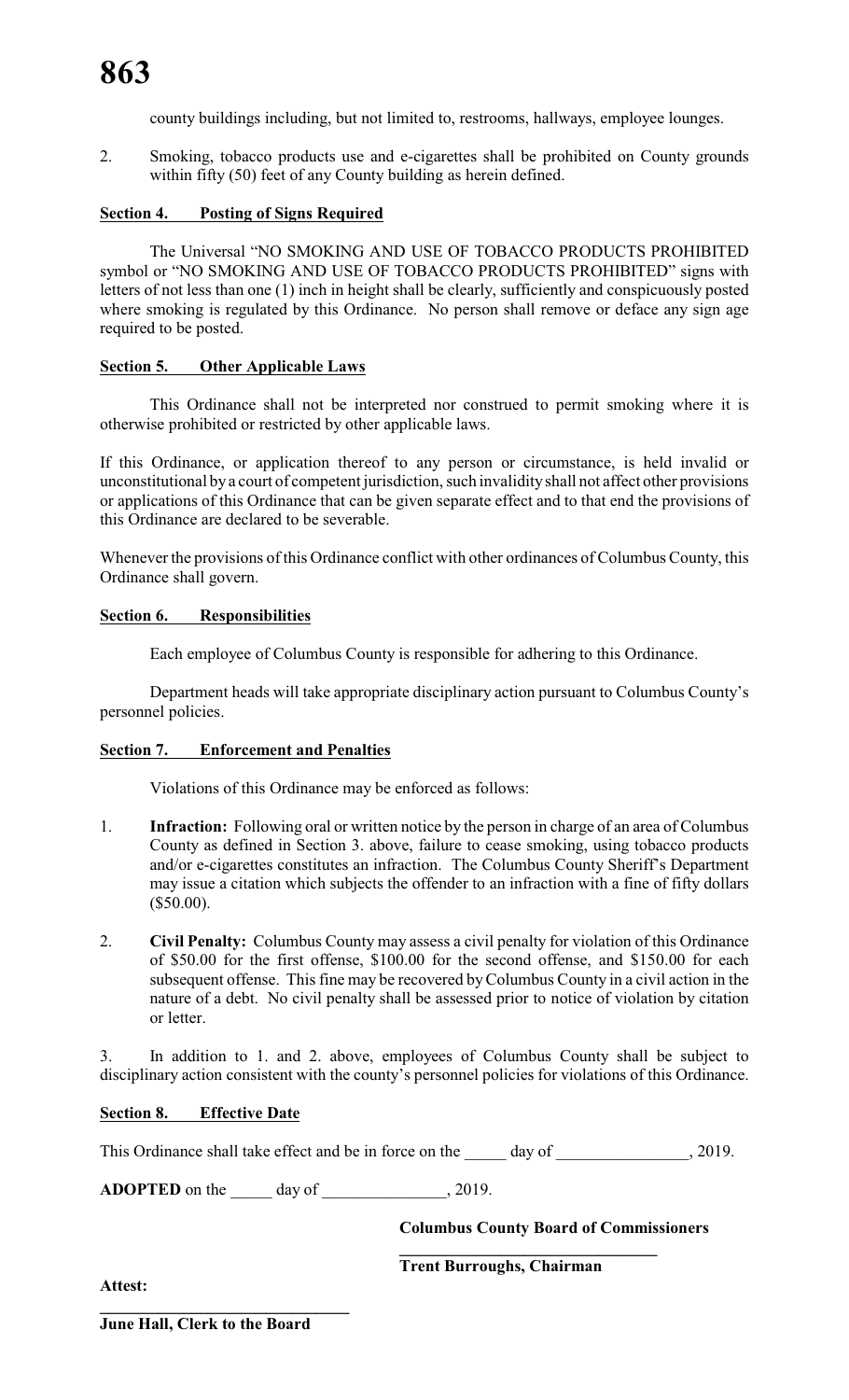Commissioner Prevatte made a motion to not approve the Ordinance to Prohibit Smoking and the Use of Other Tobacco Products and E-Cigarettes in County Buildings and on County Grounds, seconded by Commissioner Bullard. The motion unanimously passed.

# **Agenda Item #14: PURCHASING/SAFETY DEPARTMENTAL UPDATE:**

Stuart Carroll, Purchasing/Safety Director, delivered the following departmental update.

#### **Purchasing and Safety Annual Report Purchasing/Fleet data is between July 1, 2017 to June 30, 2018**

Co-Chairman, Vendor Relations Committee for the Carolina Association of Governmental Purchasing, 2yrs

Processed 1157 PO's…(last year was 1389)

Copier Program: county-wide…aix 140 units

Warehouse: central office supplies county-wide. Supplies pulled/packed and delivered every week, annual inventory completed…

Landlines: county-wide through State ITS…

WEX: county-wide gas card program

# **Cell Phones: county-wide excluding Sheriff,**

Consolidated 2 accounts, moving all to the GSA account for aix. annual savings of \$3,000., no longer listed has a contract, able to upgrade any phone every 10 months, all lines share one pool of minutes.

**Credit Cards:** county-wide, aix 39 Business/50 P-cards, 6 merchant services accounts…

Presently working with BB&T to move all cards to one account

Working with a couple of vendors to establish a shared vendor database…this will allow us to have more outreach capability to reach more qualified vendors, which will help with cost and more access to good and services.

Created an Amazon Business account…had various departments using Amazon, so consolidating everyone under a business account giving us more opportunity for better pricing and additional items available thanks to business specific sellers.

Link to GovDeals is located on our County web page…

Liability and Work Comp Insurance…busy year with claims from Florence

#### **Fleet Management**

Vehicles: aix 95, excluding Sheriff Placed GPS units on 50 vehicles…primarily those on the road daily Fleet Maintenance: 202 reported issues to garages…

# **Safety data is between January 1, 2017 to December 31, 2018**

Safety Incidents: 36 reported (41 last year) Recordable Incidents: 10 (6 last year)…complete breakdown attached Annual OSHA Reports completed and submitted Safety Committee: meets monthly at a different location with a safety topic presented and a safety audit of that location

Various training as needed…defensive driving, forklift, first-aid, etc...

Established a link on county web page for employees to report any safety issues… unsafe act or conditions. They can include pictures and submit the report anonymously.

Working on a plan to purchase, train and establish procedure for the use of AED's in county buildings…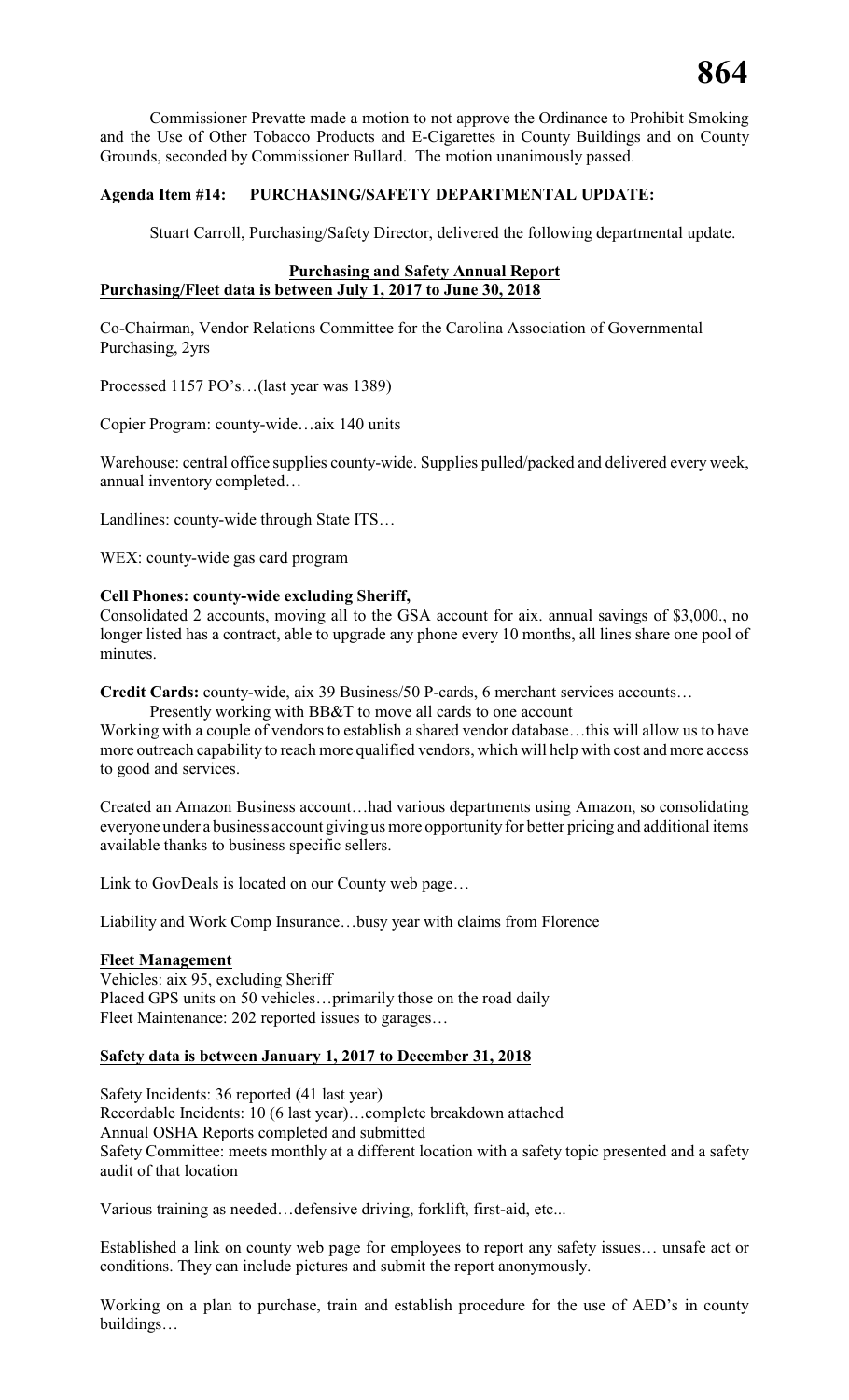# **Agenda Item #15: FINANCE - REVISED AUDIT CONTRACT:**

Bobbie Faircloth, Finance Director, requested Board approval of the Amendment to audit contract with Thompson, Price, Scott, Adams and Company, P.A., which amends the Audit Report Due Date being 01/31/2019.

Commissioner McDowell made a motion to approve the Amendment to audit contract with Thompson, Price, Scott, Adams and Company, P.A., which amends the Audit Report Due Date being 01/31/2019, seconded by Commissioner Bullard. The motion unanimously passed. A copy of this document will be marked as Exhibit "B", in the Minute Book Attachments, Book Number 6, in the Office of the Clerk to the Board, for review.

#### **Agenda Item #16: APPOINTMENTS - COMMITTEE/BOARDS:**

June B. Hall, Clerk to the Board, requested the following appointments/reappointments/replacements be made to the following boards/committees.

| <b>COMMITTEE</b>                                                                                                          | ZONE/<br>EB      | PERSON(S)                          | <b>EXPIR.</b><br><b>DATE</b> | <b>BOARD</b><br><b>ACTION</b>     |
|---------------------------------------------------------------------------------------------------------------------------|------------------|------------------------------------|------------------------------|-----------------------------------|
| Parks and Recreation                                                                                                      | VI<br><b>VII</b> | Worley T. Edwards<br>Melissa Jones | 12/2018<br>12/2018           | <b>HOLD</b><br>Re-appoint         |
| Partnership for Children<br><b>Motion: Commissioner Bullard</b><br><b>Second: Commissioner Byrd</b>                       | EB               | Amon E. McKenzie                   | Term                         | <b>Jerome</b><br><b>McMillian</b> |
| <b>Tourism Development Authority</b>                                                                                      | VI               | <b>Chandler Worley</b>             | 12/2018                      | Re-appoint                        |
| Whiteville (City of) Zoning Board<br>of Adjustment<br><b>Motion: Commissioner Bullard</b><br><b>Second: Chairman Russ</b> | EB               | -Vacancy-ETJ                       |                              | <b>Emory</b><br><b>Worley</b>     |

#### **RECESS REGULAR SESSION and enter into COMBINATION MEETING of COLUMBUS COUNTY WATER and SEWER DISTRICTS I, II, III, IV and V BOARD MEETING:**

At 7:22 P.M., Commissioner McDowell made a motion to recess Regular Session and enter into a **combination meeting** of Columbus County Water and Sewer Districts I, II, III, IV and V Board Meeting, seconded by Commissioner Byrd. The motion unanimously passed.

#### **Agenda Item #17: COLUMBUS COUNTY WATER and SEWER DISTRICTS I, II, III, IV and V - APPROVAL of BOARD MEETING MINUTES:**

January 07, 2019 **Combination Meeting** of Columbus County Water and Sewer Districts I, II, III, IV and V Board Meeting **(5 sets)**

This information will be recorded in Minute Book Number 2 for each Water District, respectively.

# **Agenda Item #18: COLUMBUS COUNTY WATER and SEWER DISTRICT V OLD DOCK ELEMENTARY SCHOOL WATER PROJECT - APPROVAL of LOW BID FOR WELL:**

Mike Stephens, County Manager, requested Board approval of low bid and approval of budget amendment for the additional funds needed from un-designated Article 44 Sales Tax funds for the Old Dock Elementary School Water Project, from the following Bidders List.

This information will be recorded in Minute Book Number 2 for Columbus County Water and Sewer District V.

# **ADJOURN COMBINATION MEETING of COLUMBUS COUNTY WATER and SEWER DISTRICTS I, II, III, IV and V BOARD MEETING:**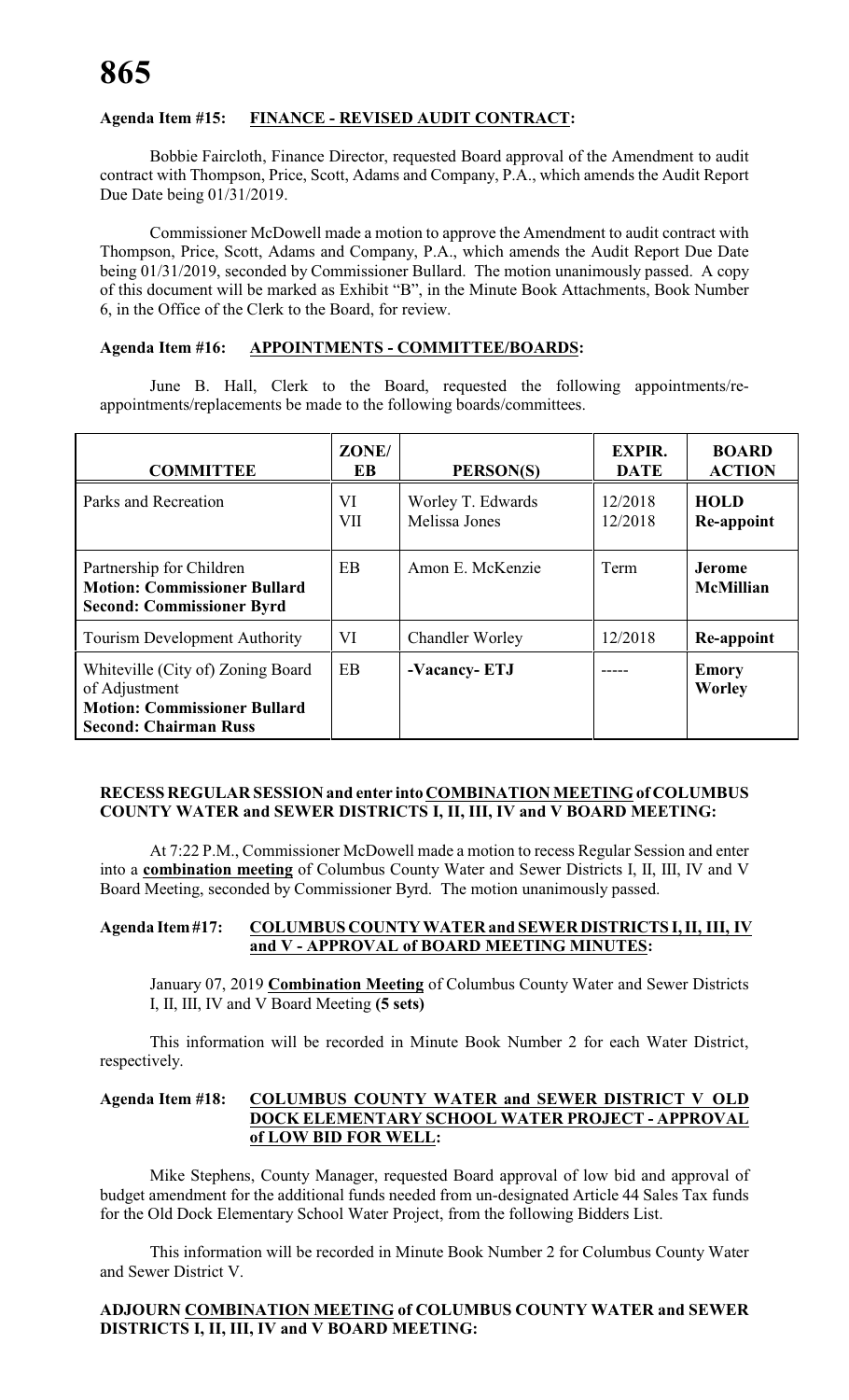At 7:23 P.M., Vice Chairman Russ made a motion to adjourn the **combination meeting** of Columbus County Water and Sewer Districts I, II, III, IV and V Board Meeting, seconded by Commissioner Bullard. The motion unanimously passed.

# **Agenda Item #19: CONSENT AGENDA ITEM:**

Commissioner Prevatte made a motion to approve the following Consent Agenda Item, seconded by Commissioner McDowell. The motion unanimously passed.

**Budget Amendments:**

| <b>TYPE</b>         | <b>ACCOUNT</b> | <b>DETAILS</b>                          | <b>AMOUNT</b> |
|---------------------|----------------|-----------------------------------------|---------------|
| <b>Expenditures</b> | 10-5180-512100 | <b>EH</b> Salaries                      | 3,000         |
|                     | 10-5180-518100 | <b>EH FICA</b>                          | 1,000         |
|                     | 10-5180-518200 | <b>EH</b> Retirement                    | 500           |
|                     | 10-5180-518300 | <b>EH</b> Insurance                     | 500           |
|                     | 10-5180-519001 | <b>Contracted Services</b>              | 950           |
|                     | 10-5180-526001 | <b>Departmental Supplies</b>            | 24,634        |
|                     | 10-5180-531100 | Travel                                  | 1,000         |
|                     | 10-5180-550000 | <b>EH Capital Outlay Equipment</b>      | 41,000        |
| <b>Revenues</b>     | 10-3510-440099 | <b>State Grant for Mosquito Control</b> | 72,584        |
| <b>Expenditures</b> | 10-5170-526001 | <b>WIC Departmental Supplies</b>        | (449)         |
| <b>Revenues</b>     | 10-3510-430055 | <b>WIC Revenue</b>                      | (449)         |

# **Agenda Item #20: COMMENTS:**

Chairman Burroughs opened the floor for comments. The following spoke.

# B. **Board of Commissioners:**

1. **Commissioner Byrd:** stated the following:

-We can not forget the drainage situation in Columbus County; -The traffic pattern at US 74-76 at State Road 1001 is very slow and inconvenient to the community people and travelers due to it being very slow and needs to be revisited by the State;

-The Board needs to be informed about the housing projects to enable them to spread the information to the citizens; **and**

-Roofing shingles are being dumped into ditches in several locations, and this needs to be looked into.

- 2. **Vice Chairman Russ:** stated the following: -There is a problem with the seating in the new Courthouse in the juror boxes and needs to be fixed; **and** -The juror deliberation room in the new Courthouse is not sound proof.
- 3. **Commissioner McMillian:** stated the following: -I agree with Commissioner Byrd about the road ditches, and they are not being cleaned out or maintained; **and** -I have a lot of citizens contacting me about wanting County water.
- 4. **Commissioner Prevatte:** stated the following: -In my traveling in Brunswick County, I have seen D.O.T. cleaning the road ditches out, and we need to send a letter to the Department of Transportation; -In the housing situation, the contractors don't want to bid on the jobs; **and** -We should not let certain people upset us.
- 5. **Commissioner Bullard:** stated the following: -I have a petition for County water on Otto Nance Road; **and**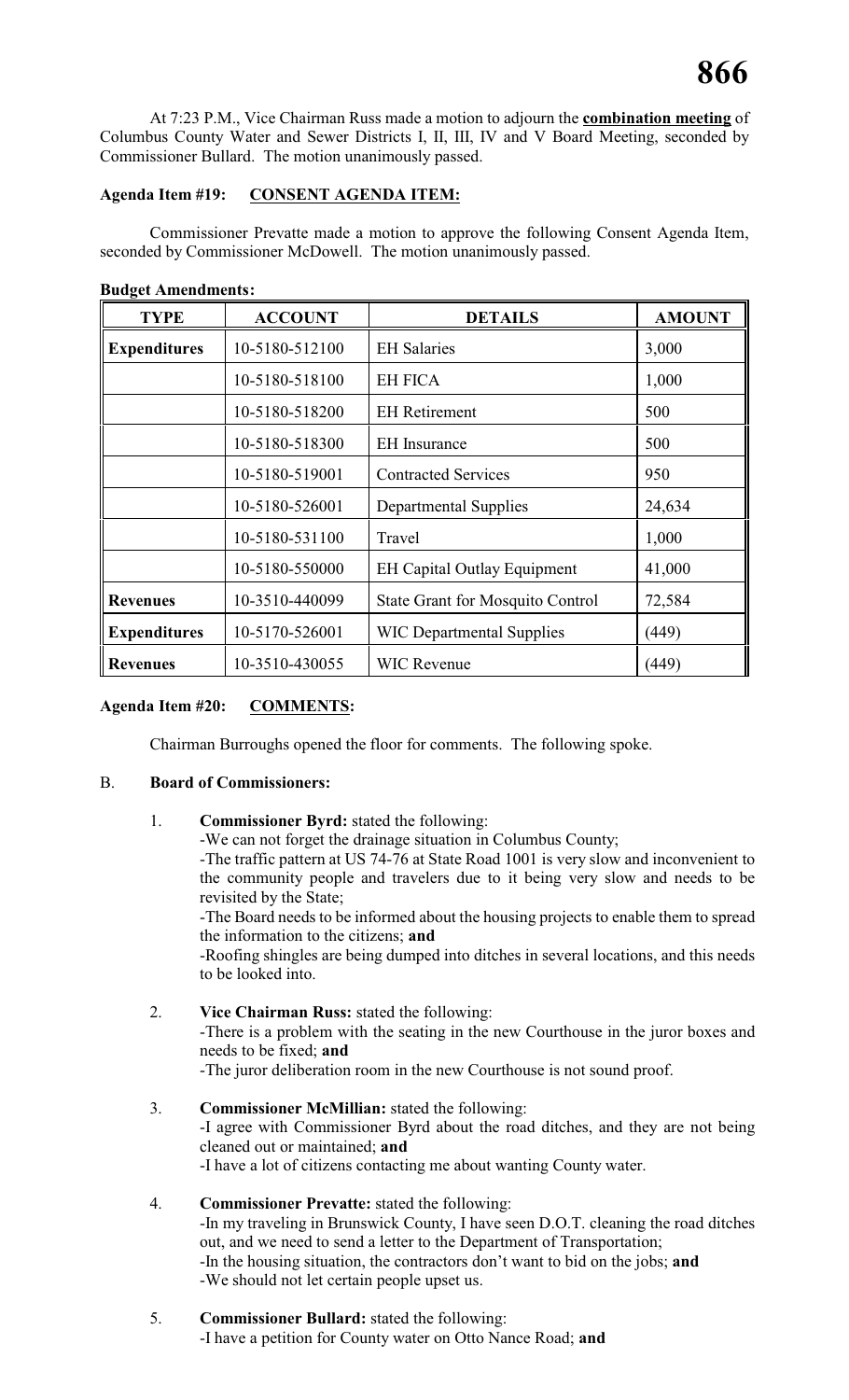-I have a letter from Wilkes Communications, Incorporated/RiverStreet Networks requesting that the Board send the following Letter of Support for the GREAT Grant.

January 22, 2019

The Honorable Roy Cooper Governor of North Carolina 20301 Mail Service Center Raleigh, North Carolina 27699-0301

#### **IN RE: Letter of Support for The State of NC GREAT Grant Broadband Program for Columbus County, NC**

Dear Governor Cooper:

We are writing in support of Wilkes Communications, Incorporated/RiverStreet Networks and their proposal for building Fiber-To-The-Home (FTTH) in Columbus County, North Carolina.

We recognize the importance of broadband to citizens in Columbus County. Such improvements will increase educational opportunities and economic growth in the area. Their proposed investment in broadband infrastructure utilizing a GREAT Grant win would greatly improve the opportunities only faster broadband can afford. Please consider their application and know we will stand in support of their efforts.

We sincerely appreciate all that you do for the State of North Carolina and the County of Columbus.

#### Sincerely, /s/ **TRENT BURROUGHS, Chairman COLUMBUS COUNTY BOARD OF COMMISSIONERS**

#### **MOTION:**

Commissioner Bullard made a motion to approve the Letter of Support for Wilkes Communications, Incorporated/RiverStreet Networks for building Fiber-To-The-Home (FTTH), seconded by Commissioner Byrd. The motion unanimously passed.

#### 6. **Commissioner McDowell:** stated the following:

-In the letter from the Department of Transportation relative to lowering the speed limit on Highway 130 in the area of Old Dock Elementary School, they have declined and I don't understand that;

-I understand there is some action with Corman with the land at the old Georgia Pacific site;

-I do think we need to address the dates when we will meet with the school systems -We need to have Edward at the next meeting to discuss the Beaver Program; **and** -We need to get the grant information on housing so we can dispense to the citizens.

# 7. **Chairman Burroughs:** stated the following:

-Vice Chairman Russ and I were in Raleigh last week at the NCACC 2019-2020 Legislative Conference and we adopted five (5) top priority goals that our association has been legislating for;

-Do we have the quotes on the Old Courthouse windows, doors and flooring?; **and** -We need to set the dates for the meetings with the school systems and the Board Retreat, so please bring your personal calendars to the next meeting.

# C. **County Manager (Michael H. Stephens):** stated the following:

- 1. We are receiving complaints from some of our departments;
- 2. I will give you two (2) praises from some departments as follows:
	- A. The Courtroom areas are now re-opened, and I would like to thank Larry and his staff;
	- B. The State came down and checked Animal Control and we received a good rating, and I thank Loretta and her staff; **and**
	- C. We do need to check into the State cleaning out the road ditches.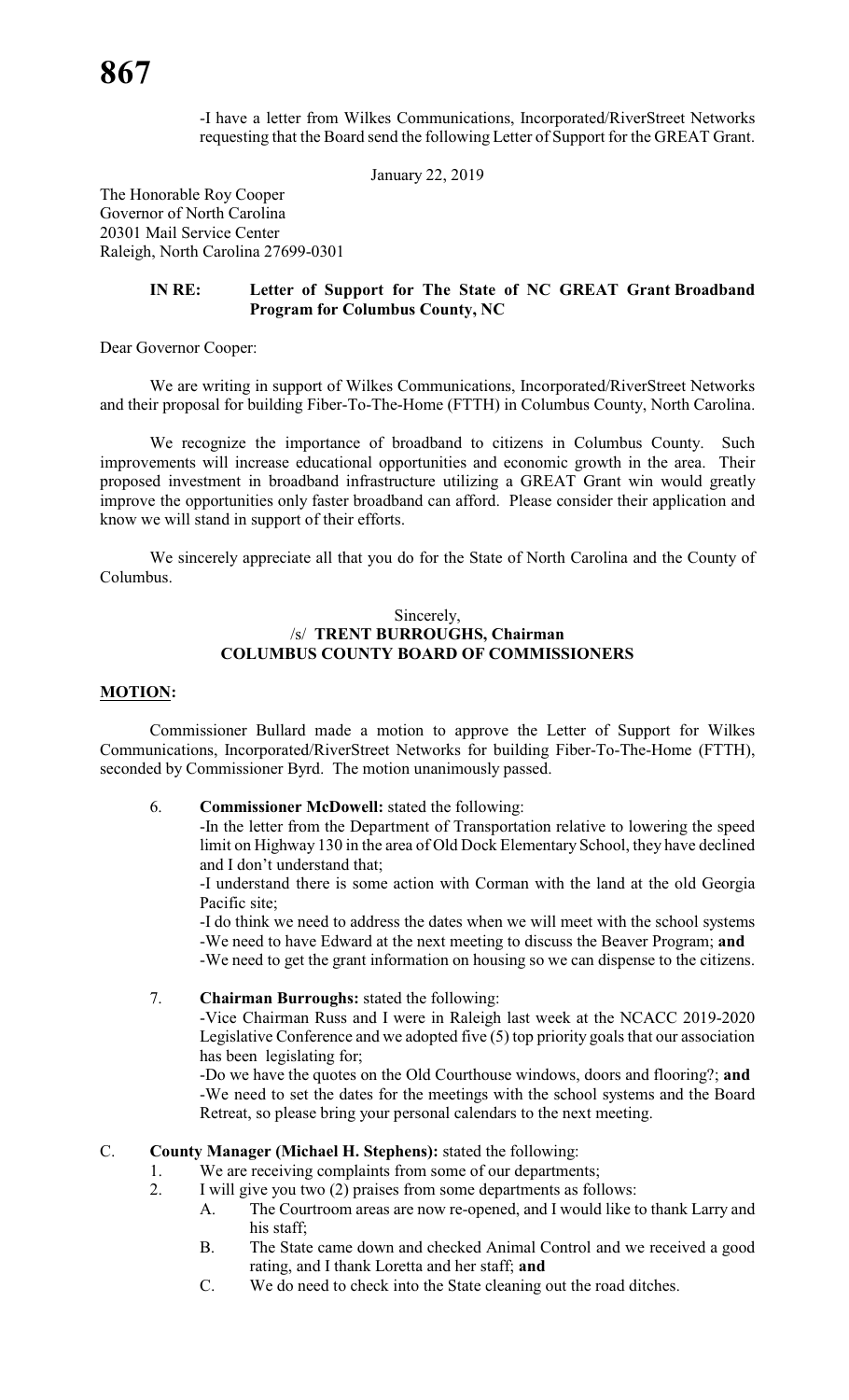# **RECESS REGULAR SESSION and enter into CLOSED SESSION in ACCORDANCE with N.C.G.S. § 143-318.11(a) (5) (i) Real Estate and(ADD-ON) (6) PERSONNEL:**

At 7:57 P.M., Commissioner Prevatte made a motion to recess Regular Session and enter into Closed Session in accordance with N.C.G.S. § 143-318.11(a) (5) (i) Real Estate and **(ADD-ON)** (6) Personnel, seconded by Commissioner Byrd. The motion unanimously passed.

# **Agenda Item #21: CLOSED SESSION in ACCORDANCE with N.C.G.S. § 143-318.11(a) (5) (i) REAL ESTATE and (ADD-ON) (6) PERSONNEL:**

No official action was taken.

# **ADJOURN CLOSED SESSION and resume REGULAR SESSION:**

At 8:38 P.M., Commissioner Byrd made a motion to adjourn Closed Session and resume Regular Session, seconded by Vice Chairman Russ. The motion unanimously passed.

# **READING and APPROVAL of CLOSED SESSION GENERAL ACCOUNT:**

Chairman Burroughs requested Amanda B. Prince, County Attorney, orally read the Closed Session General Account. Ms. Prince orally read the following: *"The County Manager discussed with the Board of Commissioners the purchase of real property. No action was taken"*.

Commissioner Byrd made a motion to accept the Closed Session General Account, seconded by Commissioner McDowell. The motion unanimously passed.

# **MOTION:**

Commissioner Bullard made a motion to add a third full-time inspector position to the Building Inspections Department, seconded by Commissioner McDowell. The motion unanimously passed.

# **Agenda Item #22: ADJOURNMENT:**

At 8:41 P.M., Commissioner McDowell made a motion to adjourn, seconded by Commissioner Prevatte. The motion unanimously passed.

# **APPROVED:**

**\_\_\_\_\_\_\_\_\_\_\_\_\_\_\_\_\_\_\_\_\_\_\_\_\_\_\_\_ \_\_\_\_\_\_\_\_\_\_\_\_\_\_\_\_\_\_\_\_\_\_\_\_\_\_\_\_\_\_\_**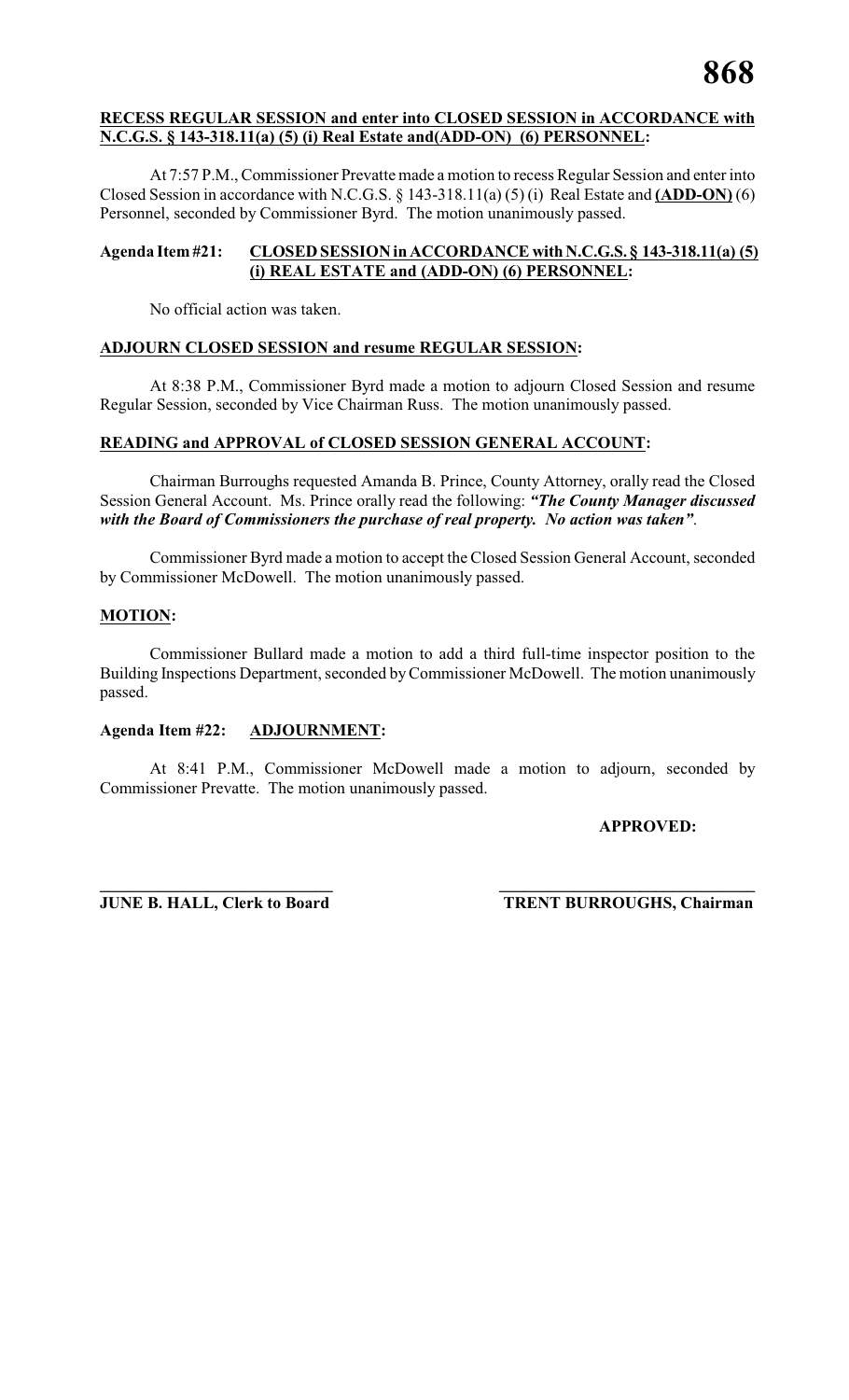The Honorable Columbus County Commissioners met on the above stated date and at the above stated time in the Dempsey B. Herring Courthouse Annex Building, located at 112 West Smith Street, Whiteville, North Carolina, to act as the Columbus County Water and Sewer District I Board.

#### **COMMISSIONERS PRESENT: APPOINTEES PRESENT:**

Giles E. Byrd Ricky Bullard Charles T. McDowell

**Trent Burroughs, Chairman** Mike Stephens, **County Manager** P. Edwin Russ, Vice-Chairman Amanda B. Prince, County Attorney Jerome McMillian June B. Hall, **Clerk to the Board** James E. Prevatte Bobbie Faircloth, **Finance Officer**

#### **MEETING CALLED TO ORDER:**

At 7:22 P.M., Chairman Trent Burroughs called the **combination meeting** of Columbus County Water and Sewer Districts I, II, III, IV and V Board Meeting to order.

#### **Agenda Item #17: COLUMBUS COUNTY WATER and SEWER DISTRICTS I, II, III, IV and V - APPROVAL of BOARD MEETING MINUTES:**

January 07, 2019 **Combination Meeting** of Columbus County Water and Sewer Districts I, II, III, IV and V Board Meeting **(5 sets)**

Commissioner McDowell made amotion to approve the January 07, 2019 Columbus County Water and Sewer District I Board Meeting Minutes, as recorded, seconded by Commissioner Byrd. The motion unanimously passed.

#### **ADJOURNMENT:**

At 7:23 P.M., Vice Chairman Russ made a motion to adjourn, seconded by Commissioner Bullard. The motion unanimously passed.

\_\_\_\_\_\_\_\_\_\_\_\_\_\_\_\_\_\_\_\_\_\_\_\_\_\_\_\_\_ \_\_\_\_\_\_\_\_\_\_\_\_\_\_\_\_\_\_\_\_\_\_\_\_\_\_\_\_\_\_\_\_\_\_\_

**APPROVED:**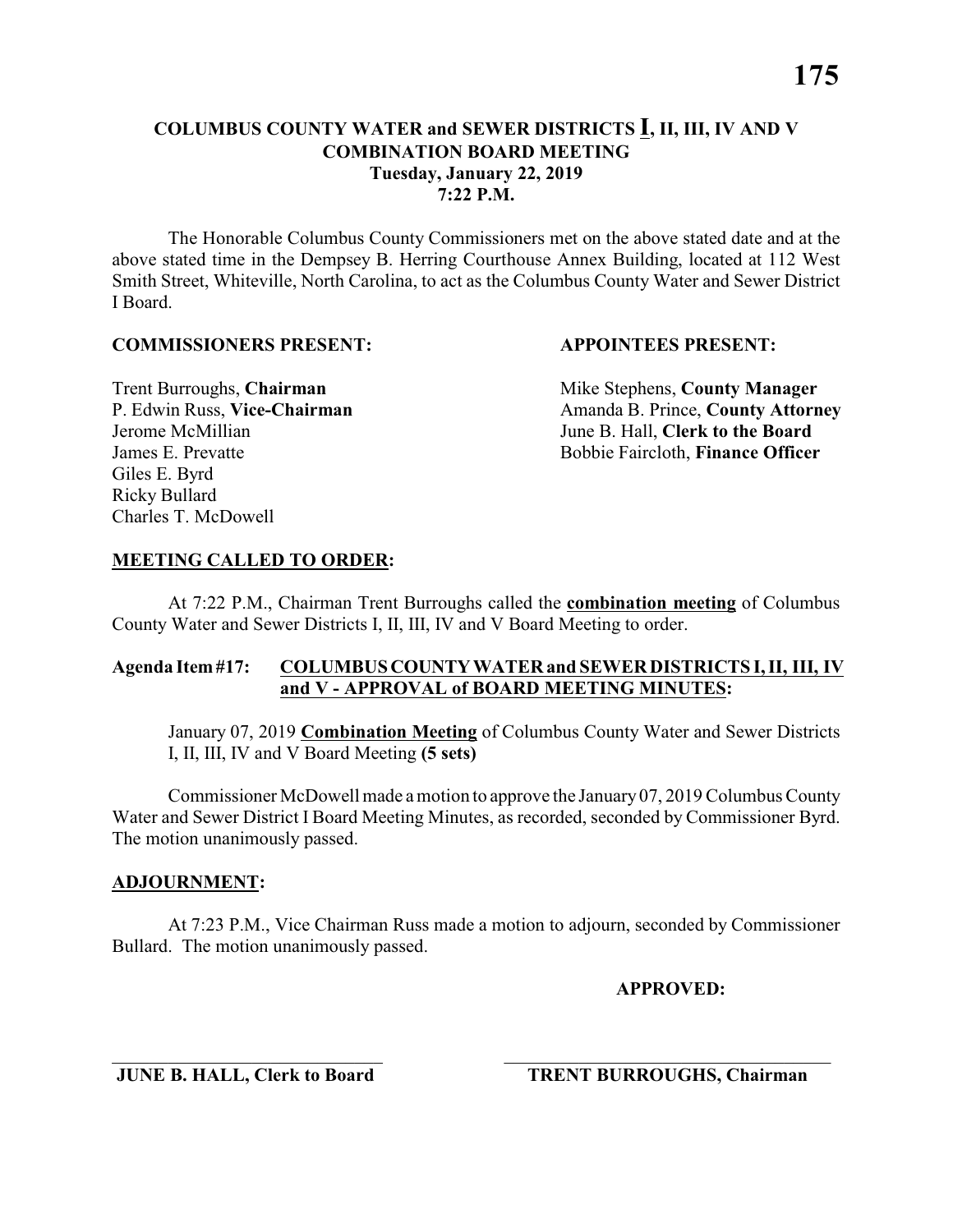The Honorable Columbus County Commissioners met on the above stated date and at the above stated time in the Dempsey B. Herring Courthouse Annex Building, located at 112 West Smith Street, Whiteville, North Carolina, to act as the Columbus County Water and Sewer District II Board.

#### **COMMISSIONERS PRESENT: APPOINTEES PRESENT:**

Giles E. Byrd Ricky Bullard Charles T. McDowell

**Trent Burroughs, Chairman** Mike Stephens, **County Manager** P. Edwin Russ, Vice-Chairman Amanda B. Prince, County Attorney Jerome McMillian June B. Hall, **Clerk to the Board** James E. Prevatte Bobbie Faircloth, **Finance Officer**

# **MEETING CALLED TO ORDER:**

At 7:22 P.M., Chairman Trent Burroughs called the **combination meeting** of Columbus County Water and Sewer Districts I, II, III, IV and V Board Meeting to order.

# **Agenda Item #17: COLUMBUS COUNTY WATER and SEWER DISTRICTS I, II, III, IV and V - APPROVAL of BOARD MEETING MINUTES:**

January 07, 2019 **Combination Meeting** of Columbus County Water and Sewer Districts I, II, III, IV and V Board Meeting **(5 sets)**

Commissioner McDowell made amotion to approve the January 07, 2019 Columbus County Water and Sewer District II Board Meeting Minutes, as recorded, seconded by Commissioner Byrd. The motion unanimously passed.

# **ADJOURNMENT:**

At 7:23 P.M., Vice Chairman Russ made a motion to adjourn, seconded by Commissioner Bullard. The motion unanimously passed.

\_\_\_\_\_\_\_\_\_\_\_\_\_\_\_\_\_\_\_\_\_\_\_\_\_\_\_\_\_ \_\_\_\_\_\_\_\_\_\_\_\_\_\_\_\_\_\_\_\_\_\_\_\_\_\_\_\_\_\_\_\_\_\_\_

**APPROVED:**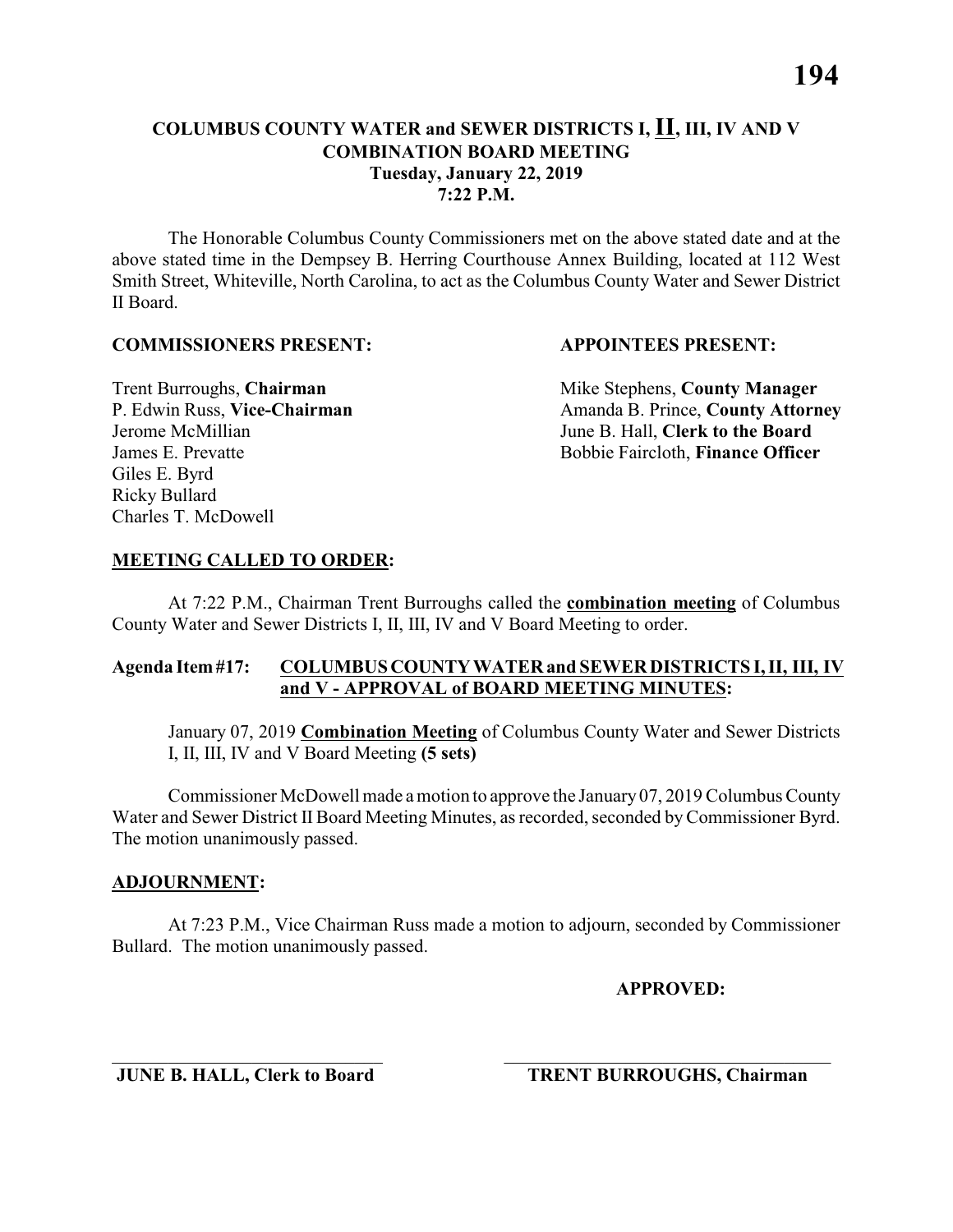The Honorable Columbus County Commissioners met on the above stated date and at the above stated time in the Dempsey B. Herring Courthouse Annex Building, located at 112 West Smith Street, Whiteville, North Carolina, to act as the Columbus County Water and Sewer District III Board.

#### **COMMISSIONERS PRESENT: APPOINTEES PRESENT:**

Giles E. Byrd Ricky Bullard Charles T. McDowell

**Trent Burroughs, Chairman** Mike Stephens, **County Manager** P. Edwin Russ, Vice-Chairman Amanda B. Prince, County Attorney Jerome McMillian June B. Hall, **Clerk to the Board** James E. Prevatte Bobbie Faircloth, **Finance Officer**

#### **MEETING CALLED TO ORDER:**

At 7:22 P.M., Chairman Trent Burroughs called the **combination meeting** of Columbus County Water and Sewer Districts I, II, III, IV and V Board Meeting to order.

#### **Agenda Item #17: COLUMBUS COUNTY WATER and SEWER DISTRICTS I, II, III, IV and V - APPROVAL of BOARD MEETING MINUTES:**

January 07, 2019 **Combination Meeting** of Columbus County Water and Sewer Districts I, II, III, IV and V Board Meeting **(5 sets)**

Commissioner McDowell made amotion to approve the January 07, 2019 Columbus County Water and Sewer District III Board Meeting Minutes, as recorded, seconded by Commissioner Byrd. The motion unanimously passed.

#### **ADJOURNMENT:**

At 7:23 P.M., Vice Chairman Russ made a motion to adjourn, seconded by Commissioner Bullard. The motion unanimously passed.

\_\_\_\_\_\_\_\_\_\_\_\_\_\_\_\_\_\_\_\_\_\_\_\_\_\_\_\_\_ \_\_\_\_\_\_\_\_\_\_\_\_\_\_\_\_\_\_\_\_\_\_\_\_\_\_\_\_\_\_\_\_\_\_\_

**APPROVED:**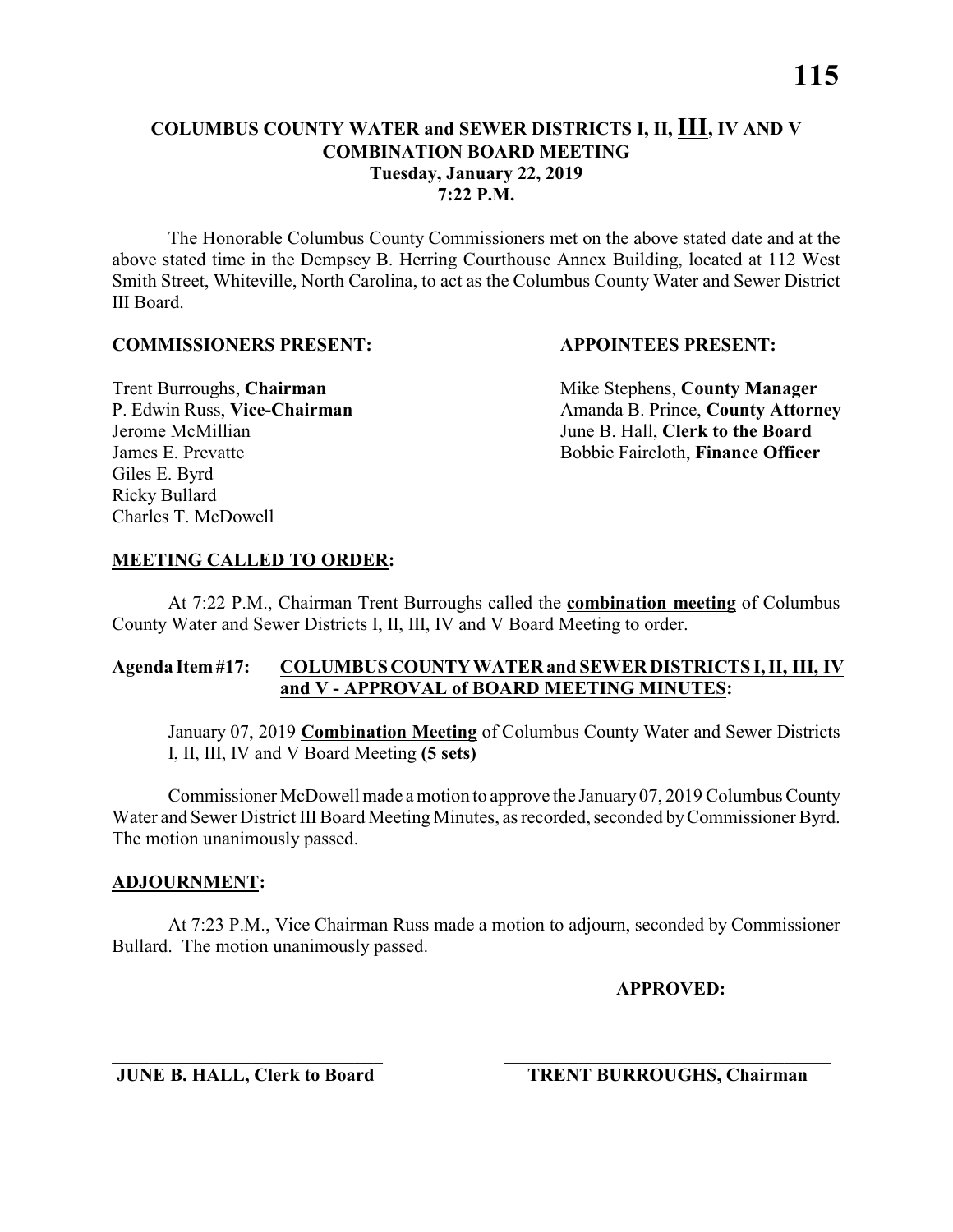The Honorable Columbus County Commissioners met on the above stated date and at the above stated time in the Dempsey B. Herring Courthouse Annex Building, located at 112 West Smith Street, Whiteville, North Carolina, to act as the Columbus County Water and Sewer District IV Board.

#### **COMMISSIONERS PRESENT: APPOINTEES PRESENT:**

Giles E. Byrd Ricky Bullard Charles T. McDowell

**Trent Burroughs, Chairman** Mike Stephens, **County Manager** P. Edwin Russ, Vice-Chairman Amanda B. Prince, County Attorney Jerome McMillian June B. Hall, **Clerk to the Board** James E. Prevatte Bobbie Faircloth, **Finance Officer**

#### **MEETING CALLED TO ORDER:**

At 7:22 P.M., Chairman Trent Burroughs called the **combination meeting** of Columbus County Water and Sewer Districts I, II, III, IV and V Board Meeting to order.

#### **Agenda Item #17: COLUMBUS COUNTY WATER and SEWER DISTRICTS I, II, III, IV and V - APPROVAL of BOARD MEETING MINUTES:**

January 07, 2019 **Combination Meeting** of Columbus County Water and Sewer Districts I, II, III, IV and V Board Meeting **(5 sets)**

Commissioner McDowell made amotion to approve the January 07, 2019 Columbus County Water and Sewer District IV Board Meeting Minutes, as recorded, seconded byCommissioner Byrd. The motion unanimously passed.

#### **ADJOURNMENT:**

At 7:23 P.M., Vice Chairman Russ made a motion to adjourn, seconded by Commissioner Bullard. The motion unanimously passed.

\_\_\_\_\_\_\_\_\_\_\_\_\_\_\_\_\_\_\_\_\_\_\_\_\_\_\_\_\_ \_\_\_\_\_\_\_\_\_\_\_\_\_\_\_\_\_\_\_\_\_\_\_\_\_\_\_\_\_\_\_\_\_\_\_

**APPROVED:**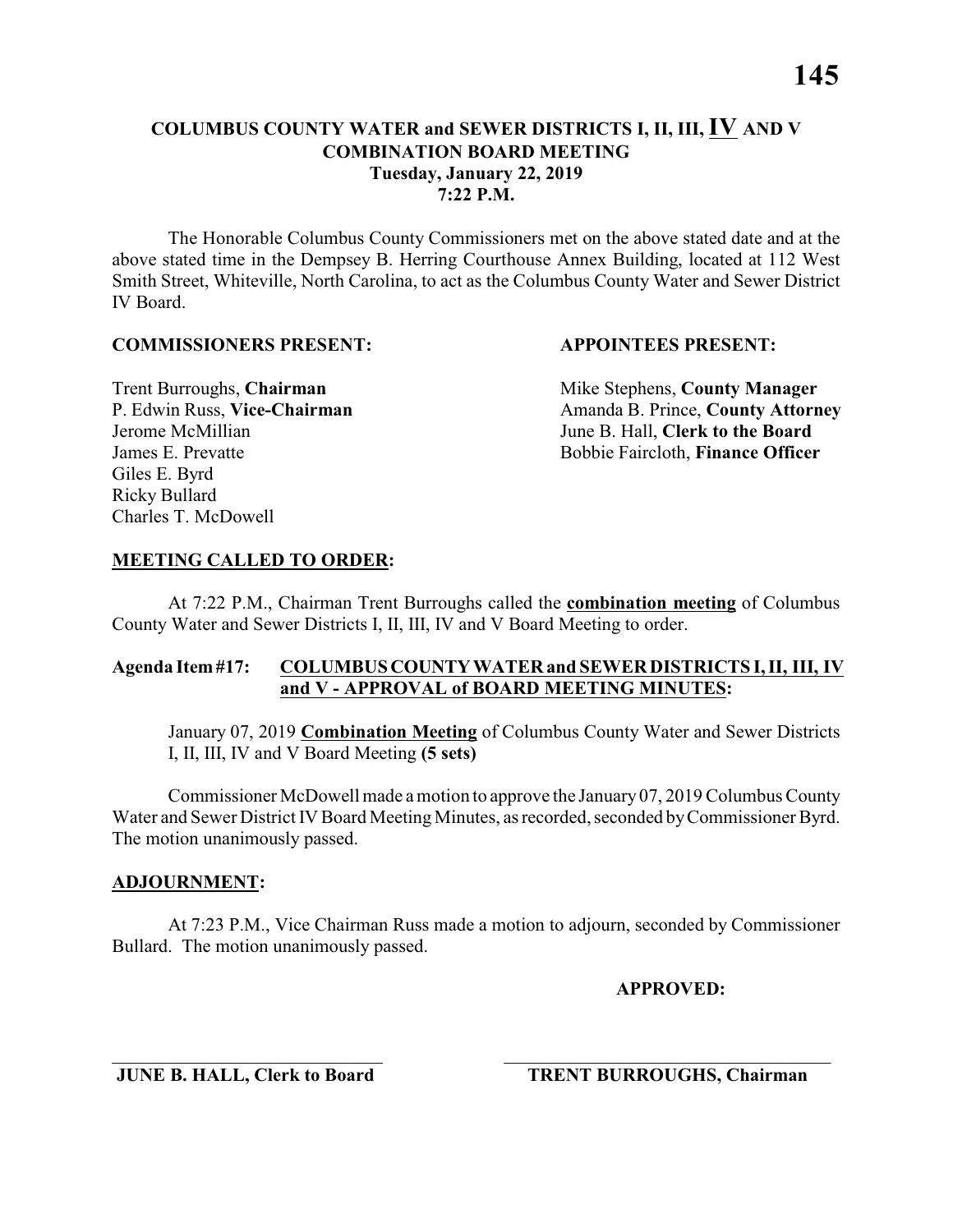The Honorable Columbus County Commissioners met on the above stated date and at the above stated time in the Dempsey B. Herring Courthouse Annex Building, located at 112 West Smith Street, Whiteville, North Carolina, to act as the Columbus County Water and Sewer District V Board.

#### **COMMISSIONERS PRESENT: APPOINTEES PRESENT:**

Giles E. Byrd Ricky Bullard Charles T. McDowell

Trent Burroughs, **Chairman** Mike Stephens, **County Manager** P. Edwin Russ, Vice-Chairman Amanda B. Prince, County Attorney Jerome McMillian June B. Hall, **Clerk to the Board** James E. Prevatte Bobbie Faircloth, **Finance Officer**

#### **MEETING CALLED TO ORDER:**

At 7:22 P.M., Chairman Trent Burroughs called the **combination meeting** of Columbus County Water and Sewer Districts I, II, III, IV and V Board Meeting to order.

#### **Agenda Item #17: COLUMBUS COUNTY WATER and SEWER DISTRICTS I, II, III, IV and V - APPROVAL of BOARD MEETING MINUTES:**

January 07, 2019 **Combination Meeting** of Columbus County Water and Sewer Districts I, II, III, IV and V Board Meeting **(5 sets)**

Commissioner McDowell made a motion to approve the January07, 2019Columbus County Water and Sewer District V Board Meeting Minutes, as recorded, seconded by Commissioner Byrd. The motion unanimously passed.

## **Agenda Item #18: COLUMBUS COUNTY WATER and SEWER DISTRICT V OLD DOCK ELEMENTARY SCHOOL WATER PROJECT - APPROVAL of LOW BID FOR WELL:**

Mike Stephens, County Manager, requested Board approval of the low bid and approval of budget amendment for the additional funds needed from undesignated Article 44 Sales Tax funds for the Old Dock Elementary School Water Project, from the following Bidders List.

#### **BID TABULATION**

| <b>Project owner:</b>    | <b>Columbus County</b>                                                     |
|--------------------------|----------------------------------------------------------------------------|
|                          | <b>Project description: Old Dock Deep Well - Water Supply Improvements</b> |
| <b>Bid opening date:</b> | December 20, 2018 @ 2:00 p.m.                                              |
| <b>Engineer:</b>         | Green Engineering, P.L.L.C.                                                |
|                          |                                                                            |

|  |                                    | Bill's Well Charles R. A.C. Schultes |
|--|------------------------------------|--------------------------------------|
|  | Drilling Co. Underwood of Carolina |                                      |